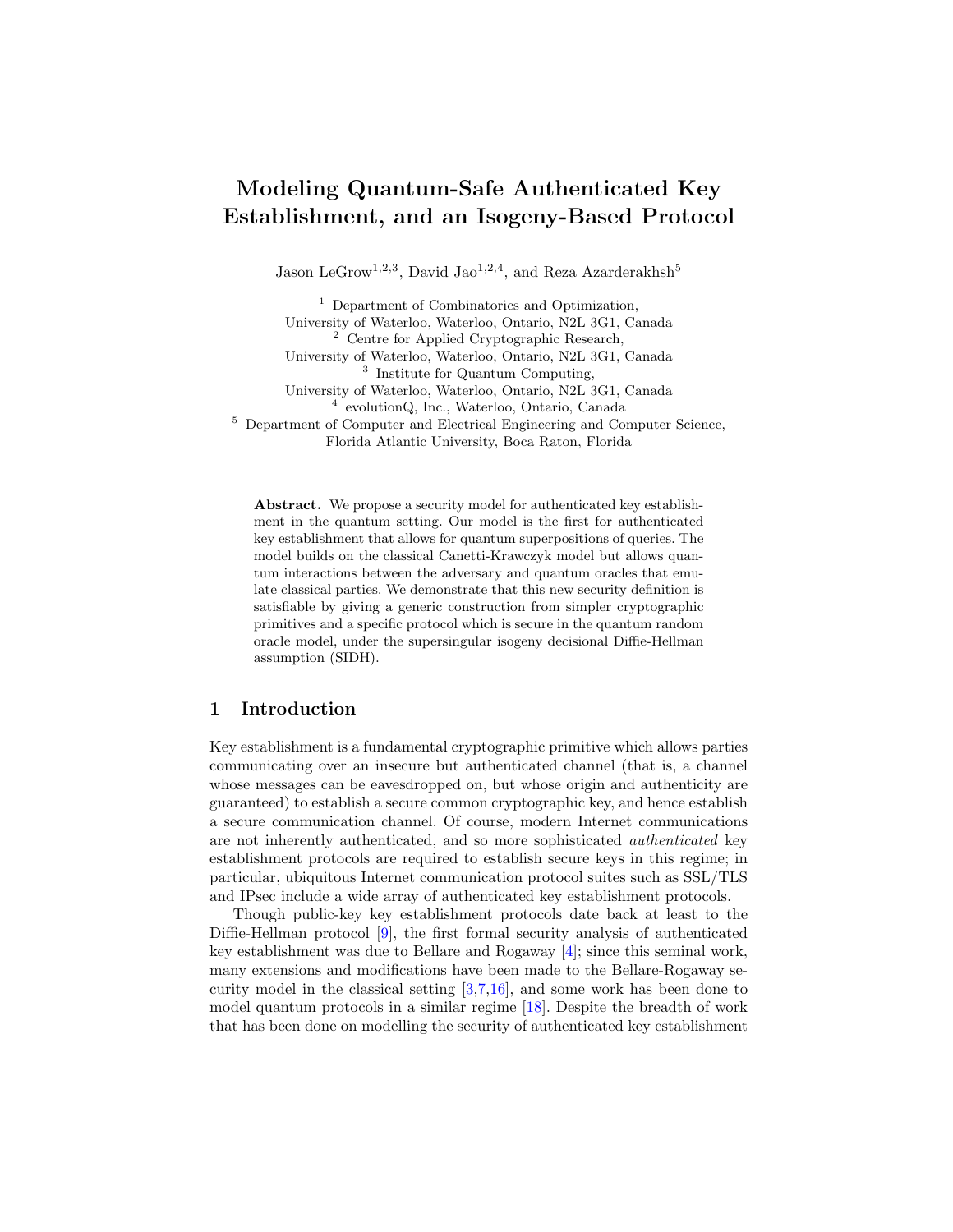protocols, there has been little explicit consideration of quantum-safe security of authenticated key establishment protocols, beyond using quantum- safe computational assumptions. In particular—and in stark contrast with the situation of encryption  $[1,6,11]$  $[1,6,11]$  $[1,6,11]$  and signature schemes  $[6]$ —to the best of our knowledge no security model for authenticated key establishment has been proposed which allow for quantum interactions between the adversary and key-establishing parties. The first major result of this work is to establish a formal framework for truly quantum-safe security of authenticated key establishment protocols. It is important that we understand how to analyze the security of our protocols in the quantum setting to face the looming threat of quantum computers.

Of course, ideally we would like to have a protocol for authenticated key establishment which is secure in our quantum-safe model. To this end, we develop a generic construction which combines the simpler primitives of key establishment and digital signatures to obtain a secure authenticated key establishment protocol. We then apply our generic construction to isogeny-based key establishment and signatures to obtain a truly quantum-safe authenticated key establishment protocol, which can in principle be used to create secure classical channels, even when faced with an adversary with significant quantum capabilities.

To reiterate, in this work we:

- 1. Give a novel quantum-safe security model and definition for authenticated key establishment;
- 2. Give a generic construction for secure protocols in this model, and;
- 3. Apply our generic construction to build an isogeny-based authenticated key establishment protocol.

Related work. There are a number of quantum-safe authenticated key establishment protocols based on standard security assumptions. In the realm of isogenies, [\[27\]](#page-18-1) uses a standard signature-based construction to add authentication to the isogeny-based protocol due to Jao et al. Our protocol is reminiscent of this one, but uses a different signature scheme with security amplifications to achieve a much stronger security property than is shown in [\[27\]](#page-18-1). There is also a code-based construction [\[2\]](#page-17-7) which uses a key encapsulation mechanism authenticated by a signature scheme. Again, this method is not known to achieve the strong security properties achieved by the protocol in this work. Arguably the most novel and satisfying previously-known solution, presented in [\[30\]](#page-18-2), is based on the Ring Learning with Errors (Ring-LWE) problem in ideal lattices. This protocol does not follow the framework of the previous two protocols; parties do not encrypt or sign the messages of an unauthenticated key establishment protocol to produce an authenticated variant. The protocol has many desirable properties (in particular, because it does not use signatures its security is based solely on the hardness of the Ring-LWE problem; it has perfect forward secrecy, and it can be formulated as a one-pass scheme) and is extremely efficient; however, this protocol is not known to be quantum-safe in the sense we propose.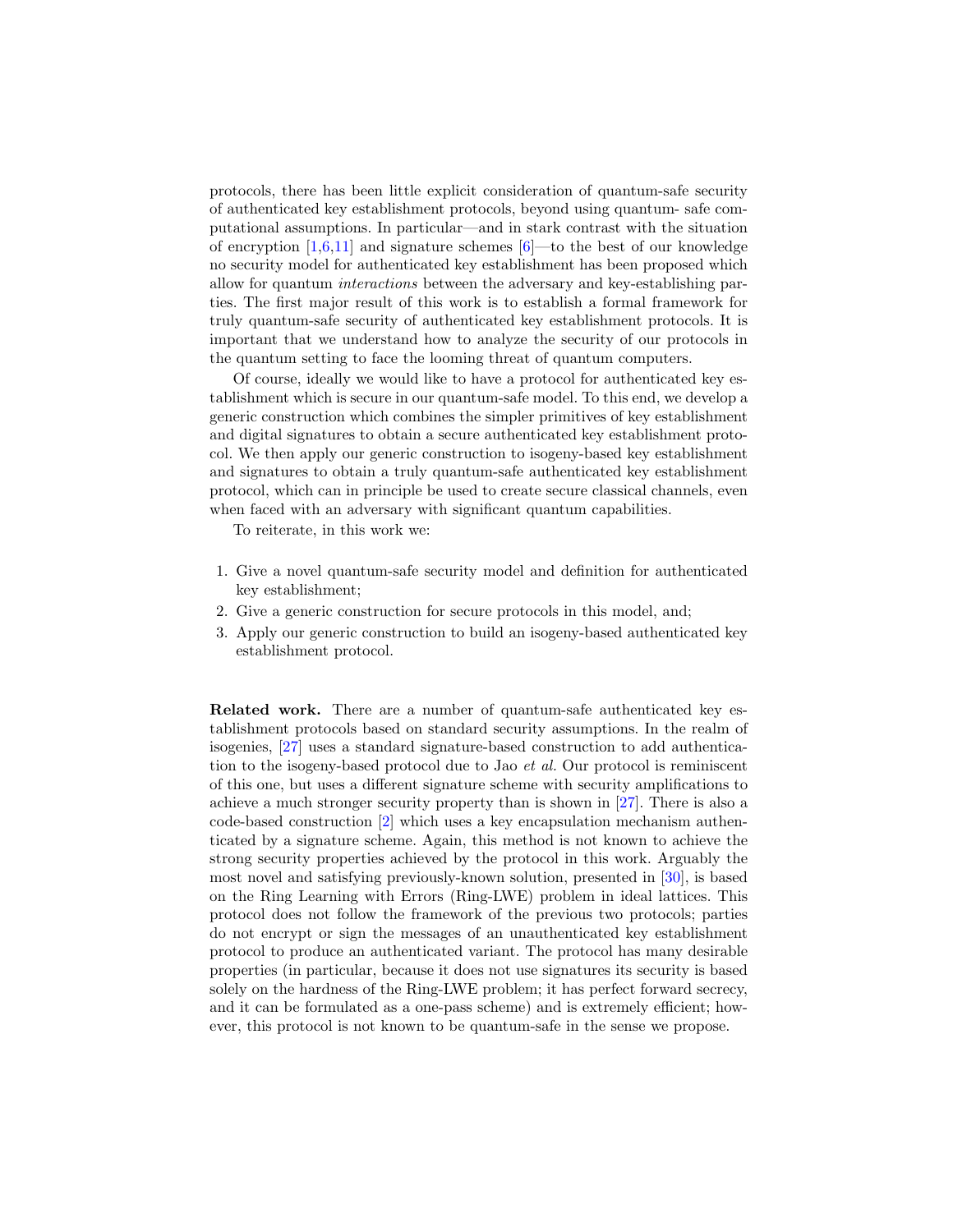Structure of this work. In Sections [2](#page-2-0) and [3](#page-3-0) we detail the necessary cryptographic and algebrogeometric preliminaries for our security model, construction, and final protocol. Section [4](#page-6-0) lists the constructions from previous works that we use to construct our protocol. Section [5](#page-7-0) contains an explanation of the security model and Section [6](#page-11-0) contains our generic construction using signature schemes. Section [7](#page-13-0) contains an explanation of our specific scheme. Finally, we conclude and consider future avenues of study in Section [8.](#page-16-1)

# <span id="page-2-0"></span>2 Aspects of Post-Quantum Cryptography

### 2.1 Quantum Oracles and Post-Quantum Security Definitions

In classical cryptography, often an adversary is provided oracle access to a function. For instance, in the well-known EUF-CMA security definition for signature schemes, the adversary is given oracle access to the signing function  $Sign_{el}$ ; that is, the adversary is given a "black box" which takes in messages  $m$  and outputs a signature  $\sigma = \text{Sign}_{sk}(m)$ . In the quantum-safe setting, the adversary may instead be provided with a *quantum oracle* for a function. If  $f: \{0,1\}^m \to \{0,1\}^n$ is a function, then a quantum oracle  $U_f$  for f acts on basis states as

$$
U_f: |x\rangle |y\rangle \mapsto |x\rangle |y \oplus f(x)\rangle.
$$

In the EUF-qCMA security definition for signature schemes [\[6\]](#page-17-5), the adversary is given quantum oracle access to the signing function:

#### Definition 1 (Strong EUF-qCMA Security).

A signature scheme (Sign, Ver) is strongly existentially unforgeable against a quantum adaptive chosen message attack (strongly EUF-qCMA secure) if the advantage that any polynomial-time adversary has at winning the following game is negligible:

- 1. The challenger C runs the key generation algorithm on input  $1^{\lambda}$  to obtain the key pair (sk, pk), and publishes pk.
- 2. For  $i = 1, 2, \ldots, t$ :
	- a) The adversary A sends  $|\psi_i\rangle = \sum_{m,y} \alpha_{m,y} |m\rangle |y\rangle$  to C.
	- b) C returns  $U_{\text{Sign}_{sk}} |\psi_i\rangle = \sum_{m,y} \alpha_{m,y} |m\rangle |y + \text{Sign}_{sk}(m)\rangle$
- 3. A produces  $(m_1^*, \sigma_1^*), (m_2^*, \sigma_2^*), \ldots, (m_{t+1}^*, \sigma_{t+1}^*)$ . A wins the game if the pairs  $(m_i^*, \sigma_i^*)$  are distinct and  $\text{Ver}_{pk}(m_i^*, \sigma_i^*) = 1$  for  $1 \leq i \leq t+1$ .

Quantum oracle access to encryption functions (for cryptosystems) and signing functions (for signature schemes) are standard in the study of quantum cryptanalysis (see, for instance,  $[6,11,14]$  $[6,11,14]$  $[6,11,14]$ ). In Section [5](#page-7-0) we present a security model for authenticated key establishment that allows the analogous interaction with key establishing parties.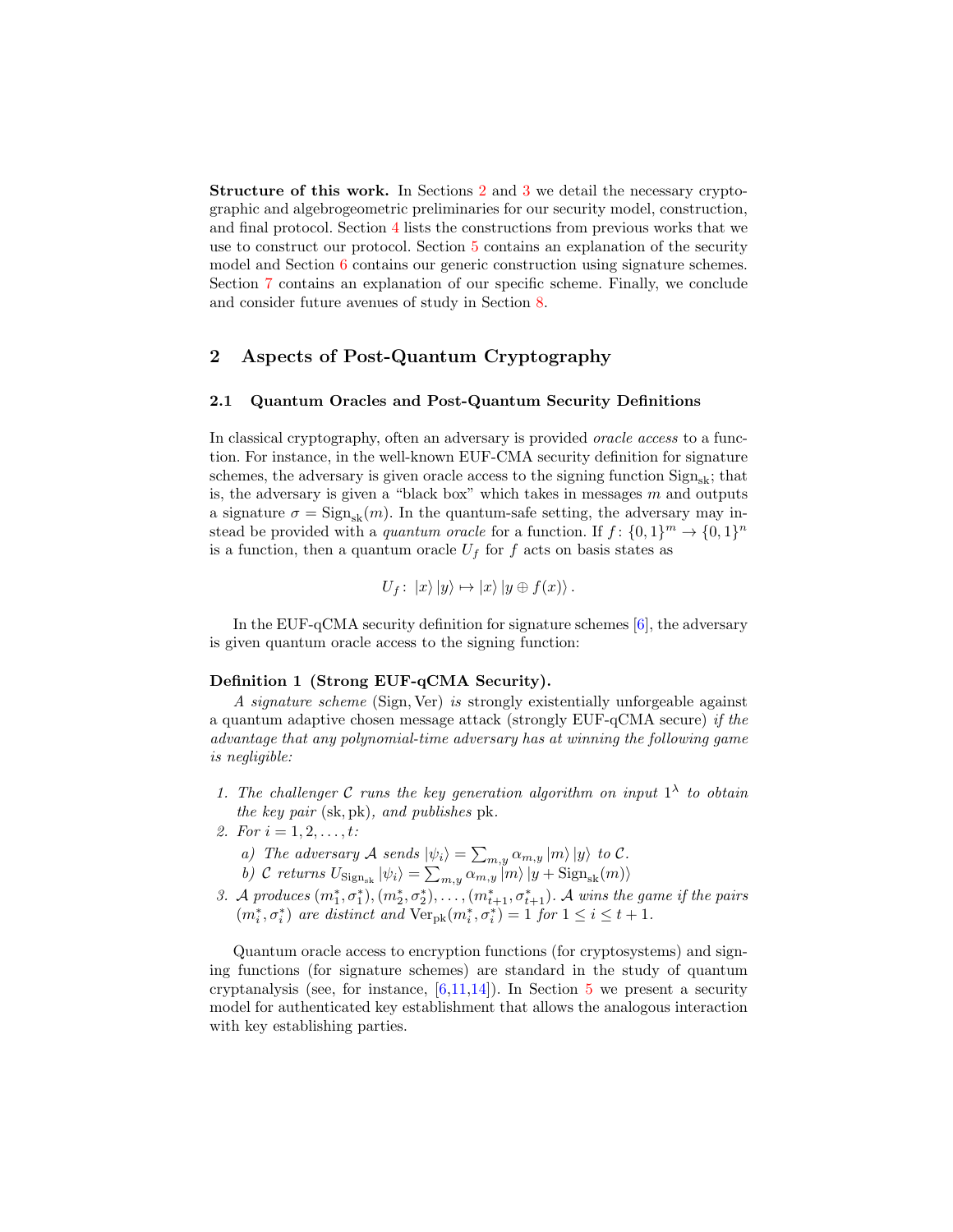### 2.2 The Quantum Random Oracle Model

In the quantum setting, any actual implementation of a protocol with a random oracle will use a concrete hash function. Hence the most natural approach to security analysis is to allow quantum calls to any random oracle, a construction known as the quantum random oracle model (QRO). It is easy to see how this capability might cause trouble in security proofs—it is not clear how an entity can generate new random values for queries to new inputs while at the same time maintaining consistency with previously-returned hash values (this, of course, is not a problem in the classical setting, where the entity can simply keep a table of values of all previously-requested hash values; this is infeasible in the quantum setting because the entity would have to keep a table which contains hash values for *all* classical input values, since the adversary could query the random oracle on a superposition of all those values). For this reason, standard proof techniques in the classical random oracle model do not necessarily translate well to the quantum setting. Some progress has been made in developing proof techniques and constructions that work in the quantum random oracle model (see, for instance, [\[24](#page-18-3)[,29\]](#page-18-4)). In Section [7](#page-13-0) we employ a construction due to Eaton and Song [\[10,](#page-17-9) Theorem 4] which can be used to obtain a signature scheme which is secure in the quantum random oracle model from a signature scheme which is secure in the classical random oracle model against an adversary who can run quantum computations.

Essentially all security models for quantum-safe cryptography can be framed independently of the quantum random oracle model, and so we end up with different "versions" of security definitions which differ only in whether random oracles are quantumly-accessible. If a definition allows for random oracles but does not allow them to be accessed quantumly, we may append -RO to the name (e.g., EUF-qCMA-RO), while if a definition allows for random oracles and allows them to be accessed quantumly then we append -QRO ( $e.g., EUF-qCMA-QRO$ ). We may append no suffix if it is clear from context which is meant.

### <span id="page-3-0"></span>3 Mathematical Background

#### 3.1 Elliptic Curves, Isogenies, and the  $j$ -Invariant

**Definition 2 (Elliptic Curve**  $\left[20, \text{Section III.3}\right]$  $\left[20, \text{Section III.3}\right]$  $\left[20, \text{Section III.3}\right]$ **).** An elliptic curve E is a nonsingular curve ( i.e., a projective variety of dimension one) of genus one, with a distinguished point  $\mathcal{O}$ , called the point at infinity.

We say that an elliptic curve E is defined over a field  $\mathbb K$  if it is defined over  $\mathbb K$ as an algebraic set and  $\mathcal O$  has coordinates in  $\mathbb K$ .

It can be shown ([\[20,](#page-18-5) Section III.1]) that an elliptic curve defined over a field K with char  $K \neq 2, 3$  can be written as

$$
E = \{(x, y) \in \mathbb{A}^2(\overline{\mathbb{K}}) : y^2 = x^3 + ax + b\} \sqcup \{\mathcal{O}\}\
$$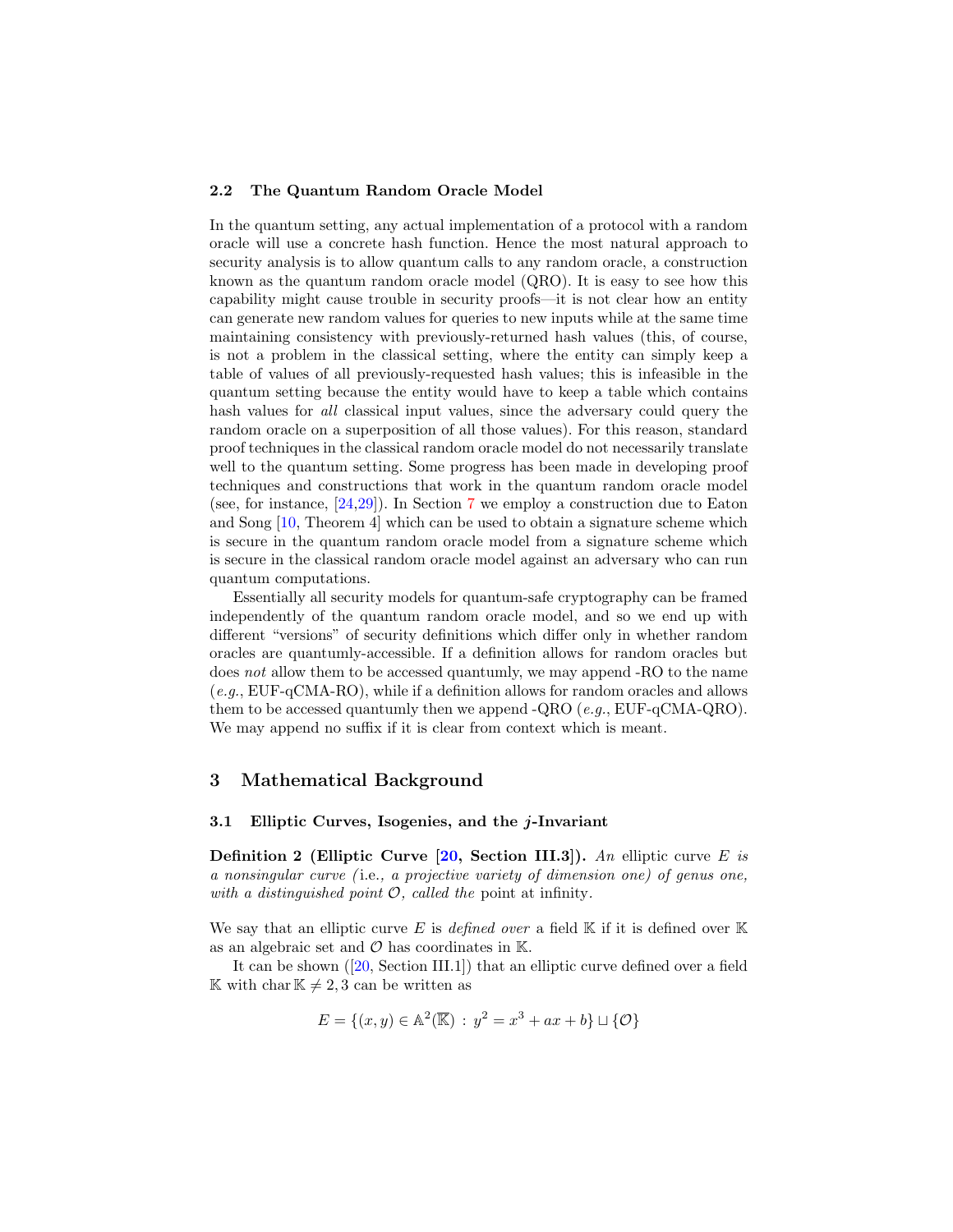We can introduce a group structure on an elliptic curve  $E$  in a natural way [\[20,](#page-18-5) Section III.2, Proposition 2.2], and this group structure allows us to define a class of functions, called isogenies, which preserve some of this algebraic structure, as well as the geometric structure of the curves.

Definition 3 (Isogeny  $[20, \text{ Section III.4}].$  $[20, \text{ Section III.4}].$  Let E and E' be elliptic curves defined over a field K. An isogeny from E to E' is an algebraic morphism  $\phi: E \to$ E' such that  $\phi(\mathcal{O}_E) = \mathcal{O}_{E'}$ .

We say that an isogeny  $\phi: E \to E'$  is defined over a field K if it is defined over  $K$  as a rational map. The *degree* of an isogeny is its degree when considered as a rational map. If  $\phi$  is a separable isogeny, then deg  $\phi = |\text{ker } \phi|$  [\[8,](#page-17-10) Section 2].

For elliptic curves E and E', we say that E' is *isogenous* to E over K if and only if there is an isogeny  $\phi$  from E to E' defined over K such that  $\phi(E) \neq {\mathcal{O}_{E'}}$ . It can be shown  $(q.v. [20, Section III.6, Theorem 6.1])$  $(q.v. [20, Section III.6, Theorem 6.1])$  $(q.v. [20, Section III.6, Theorem 6.1])$  that E' is isogenous to E over K if and only if E is isogenous to E' over K; that is, the property of "being isogenous" is an equivalence relation, and we define the isogeny class of a curve E defined over K to be the set of all curves  $E'$  which are isogenous to E, up to  $\overline{\mathbb{K}}$ -isomorphism as algebraic sets. Since any algebraic morphism of curves is either constant or surjective [\[12,](#page-17-11) Chapter II, Section 6, Proposition 6.8], if  $\phi: E \to E'$  is a nontrivial isogeny, then  $\phi(E) = E'$ .

A theorem of Tate  $[23, Section 3, Theorem 1]$  $[23, Section 3, Theorem 1]$  says that if E and E' are defined over a *finite* field  $\mathbb{K} = GF(q)$ , then E and E' are isogenous over K if and only if  $|E(\mathbb{K}')| = |E'(\mathbb{K}')|$  for every finite extension  $\mathbb{K}'$  of  $\mathbb{K}$ .

Let E be defined over a field of characteristic  $p > 0$ , and for each  $\ell \in \mathbb{Z}$ , let  $E[\ell]$  denote the set of  $\ell$ -torsion points of E. If  $p \nmid \ell$ , the map

$$
[\ell]: E \to E
$$

$$
[\ell]: P \mapsto \ell P
$$

is separable and has degree  $\ell^2$ ; hence, since  $E[\ell] = \ker [\ell]$  is a finite Abelian group, it must be that  $E[\ell] \cong \mathbb{Z}/\ell\mathbb{Z} \oplus \mathbb{Z}/\ell\mathbb{Z}$ , since any other 2-generated Abelian group of order  $\ell^2$  has elements of order strictly greater than  $\ell$ , by the Fundamental Theorem of Finitely Generated Abelian Groups [\[19,](#page-18-7) Chapter 10, Theorem 10.20]. Additionally, either  $E[p^r] = \{O\}$  for all  $r \in \mathbb{Z}$ , or  $E[p^r] \cong \mathbb{Z}/p^r\mathbb{Z}$  for all  $r \in \mathbb{Z}$  $[20,$  Chapter V, Section 3, Theorem 3.1]; in the first case we say that E is supersingular, while in the second case we say that  $E$  is ordinary. Any two isogenous elliptic curves are either both ordinary or both supersingular. We will be concerned only with supersingular elliptic curves for our applications.

Any supersingular elliptic curve E is defined over  $GF(p^2)$  for some prime p, and for each prime  $\ell \neq p$  there are  $\ell + 1$  isogenies of degree  $\ell$  with domain E (though not all of them are defined over  $GF(p^2)$ , in general) [\[8\]](#page-17-10). These isogenies of degree  $\ell$  are in one-to-one correspondence with the subgroups  $\Phi$  of E of order  $\ell$ ; moreover, each such subgroup is the kernel of a unique isogeny  $\phi$ , and we write  $\phi(E) = E/\Phi$  [\[20,](#page-18-5) Chapter III, Section 4, Proposition 4.12]. Hence to specify an isogeny it suffices to specify its kernel, and conversely given a subgroup  $\Phi$  of E we can construct the isogeny  $\phi$  whose kernel is  $\Phi$ , using Vélu's formulae [\[26\]](#page-18-8). In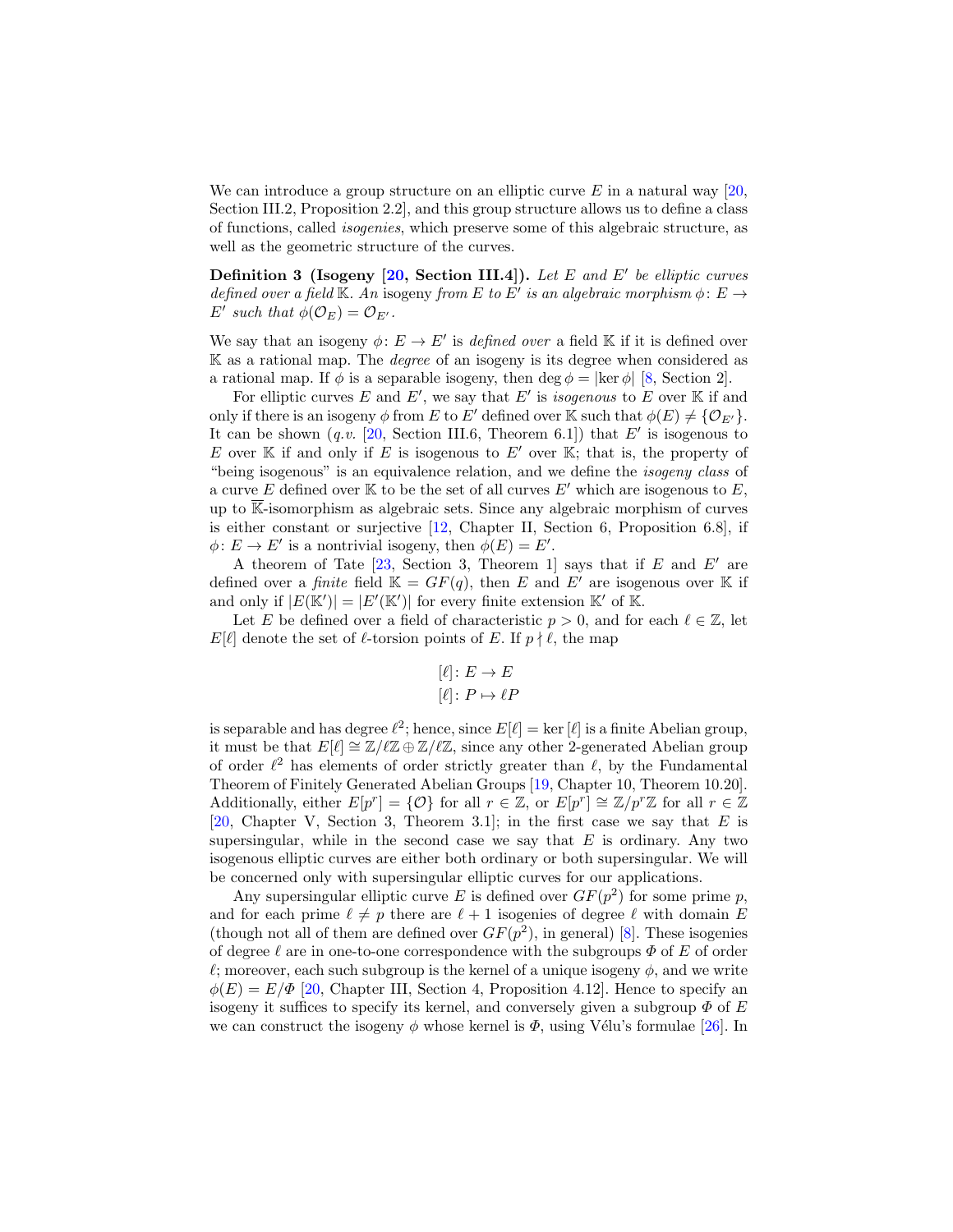particular, if  $\Phi$  is generated by a point  $R \in E(GF(p^2))$ , then we have a compact representation of  $\phi$ , and we can compute  $\phi$  efficiently from R [\[8\]](#page-17-10). We will use such isogenies in an authenticated key establishment protocol in Section [7.](#page-13-0)

Associated to every elliptic curve E defined over K is a field  $j(E) \in \mathbb{K}$ , called the *j*-invariant of the curve. As the name suggests, the *j*-invariant is invariant under  $\overline{\mathbb{K}}$ -isomorphisms of algebraic sets, and so a *j*-invariant uniquely identifies a  $\overline{\mathbb{K}}$ -isomorphism class of elliptic curves over  $\mathbb{K}$ . Given an elliptic curve E, its jinvariant can be found in polynomial-time; moreover, given a j-invariant  $j^* \in \mathbb{K}$ , one can find in polynomial time the curve E with  $j(E) = j^*$ . Knowing this, we have a compact description of an elliptic curve for the purposes of communication during a key establishment protocol.

### 3.2 Supersingular Elliptic Curve Isogeny-based Cryptography

In the following definition, let  $p = \ell_A^{e_A} \ell_B^{e_B} f \pm 1$  be a prime, where  $\ell_A$  and  $\ell_B$  are distinct small primes, and  $f$  is a small cofactor used to ensure that  $p$  is prime we will not quantify what is meant by "small." As well, let  $E$  be a supersingular elliptic curve defined over  $\mathbb{K} = GF(p^2)$  with  $E(GF(p^2)) \cong \mathbb{Z}/(p \mp 1)\mathbb{Z} \oplus \mathbb{Z}/(p \mp 1)$ 1)Z, and let  $\{P_A, Q_B\}$  and  $\{P_B, Q_B\}$  be bases for  $E[\ell_A^{\mathcal{C}_A}]$  and  $E[\ell_B^{\mathcal{C}_B}]$ , respectively.

Definition 4 (Supersingular Isogeny Decisional Diffie-Hellman Problem (SIDH)). Let  $\phi_A : E \to E_A$  be an isogeny with kernel  $\langle m_A P_A + n_A Q_A \rangle$ where  $m_A, n_A$  are chosen uniformly at random from  $\mathbb{Z}/\ell_A^{e_A}\mathbb{Z}$ , not both divisible by  $\ell_A$ . Let  $\phi_B : E \to E_B$  be an isogeny with kernel  $\langle m_B P_B + n_B Q_B \rangle$  where  $m_B, n_B$  are chosen uniformly at random from  $\mathbb{Z}/\ell_B^{e_B}\mathbb{Z}$ , not both divisible by  $\ell_B$ . Given a tuple  $(E, E_A, E_B, \phi_A(P_B), \phi_A(Q_B), \phi_B(P_A), \phi_B(Q_A), E_C)$  where either  $E_C = E_{AB} = E / \langle m_A P_A + n_A Q_A, m_B P_B + n_B Q_B \rangle$  or  $E_C$  is sampled uniformly at random from the set of all curves of the form  $E/(x_A P_A + y_A Q_A, x_B P_B + y_B Q_B)$ where  $x_A, y_A$  and  $x_B, y_B$  are chosen with the same conditions as  $m_A, n_A$  and  $m_B, n_B$ , each with probability  $\frac{1}{2}$ , the supersingular isogeny decisional Diffie-Hellman problem (SIDH) is to determine which is the case.

The corresponding security assumption is that arbitrary instances of SIDH cannot be solved in polynomial-time on a quantum computer with non-negligible advantage. Presently the best known quantum algorithm for this problem runs  $\alpha$ ivantage. I Itselftry the best known quantum argorium for this problem runs<br>in fully-exponential time  $O(\sqrt[6]{p})$ , [\[5\]](#page-17-12) while the best known classical attack runs in time  $O(\sqrt[4]{p})$  [\[8,](#page-17-10) Section 5.2].

In particular, we will use a strong designated verifier signature scheme due to Sun *et al.* [\[22\]](#page-18-9) and a key establishment protocol due to De Feo, Jao, and Plût  $[8]$ , both based on supersingular elliptic curve isogenies to make an authenticated key establishment protocol. We note that it is not necessary to use a strong designated verifier signature scheme for the construction—any sufficiently secure signature scheme will do. We chose this signature scheme primarily because it is conceptually simple, stateless, and is based on more conventional computational assumptions than other isogeny-based signature schemes.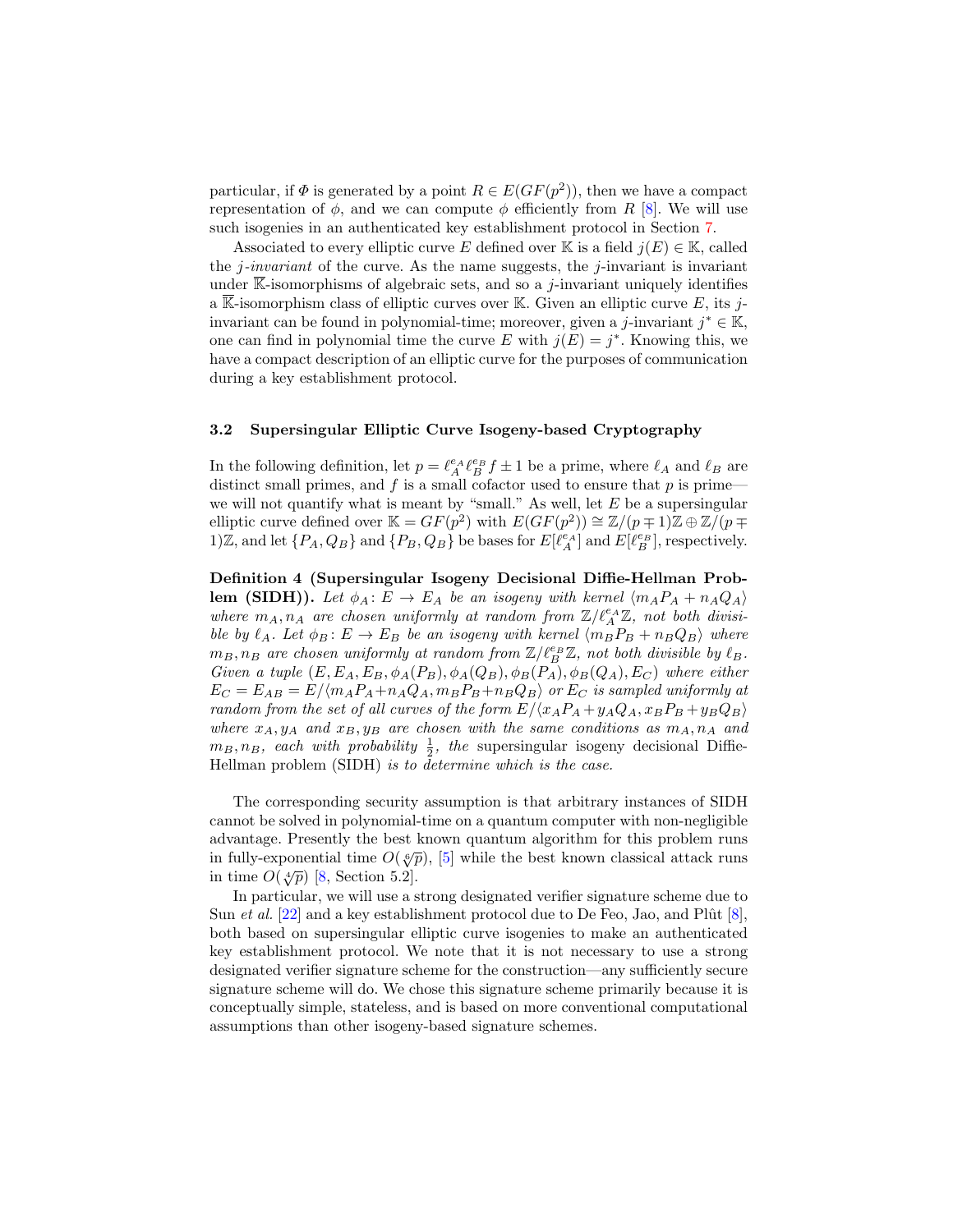## <span id="page-6-0"></span>4 Tools for Constructing a Secure AKE Protocol

In this section we briefly mention three tools we require to construct our key establishment protocol: chameleon hash functions, and two generic securitystrengthening transformations for signature schemes.

### 4.1 Chameleon Hash Functions

Intuitively, chameleon hash functions—introduced by Krawczyk and Rabin [\[15\]](#page-17-13) are a type of hash function which are collision resistant for anybody who does not know an associated piece of secret information, but for which collisions can easily be found for any input given that piece of secret information. We will use them to construct signature schemes which are secure in the quantum random oracle model. A precise definition of chameleon hash function is given in Definition [5.](#page-6-1)

### <span id="page-6-1"></span>Definition 5 (Chameleon Hash Function (Adapted from [\[6,](#page-17-5) Definition  $3.9$ ]).

A chameleon hash function  $H$  is a tuple (Gen, H, Inv, Sample) of algorithms such that:

- 1. Gen( $\lambda$ ) generates a key pair (sk, pk) with security parameter  $\lambda$ ;
- 2.  $H_{\text{pk}}(m,r)$  maps messages m to some target space  $\mathcal{Y}$ ;
- 3. Sample( $\lambda$ ) samples r such that  $H_{\text{pk}}(m, r)$  is distributed computationally indistinguishably from uniform over the image of  $H_{\rm pk}(m, \cdot)$  for every pair  $(\text{pk}, m)^6;$  $(\text{pk}, m)^6;$  $(\text{pk}, m)^6;$
- 4. Inv<sub>sk</sub> $(h, m)$  produces r such that  $H_{\text{pk}}(m, r) = h$  (where (sk, pk) is generated by  $Gen(\lambda)$ , with distribution computationally indistinguishable from that of Sample( $\lambda$ ) conditioned on  $H_{\rm pk}(m, r) = h$ ; and,
- 5. For any pk,  $H_{\rm pk}(\cdot, \cdot)$  is collision resistant.

A chameleon hash function is quantum-safe if it is collision-resistant against a quantum adversary who can query the function in superposition.

#### 4.2 Generic Security-Strengthening Transformations

We would like to use a signature scheme for authentication in an authenticated key establishment protocol which is secure in a quantum model where the adversary can make quantum queries to oracles which emulate classical parties, and to random oracles. For this purpose, clearly a signature scheme which is EUF-qCMA secure in the quantum random oracle model (EUF-qCMA-QRO) is required. The strong designated verifier signature scheme that we use in Section [7](#page-13-0) provides only EUF-CMA-RO security. To get from EUF-CMA-RO to EUF-qCMA-QRO, we apply two generic transformations:

<span id="page-6-2"></span> $6$  Here and elsewhere, we use  $\cdot$  as above to indicate inputs to a function which are not fixed when others (pk and  $m$ , above) are fixed.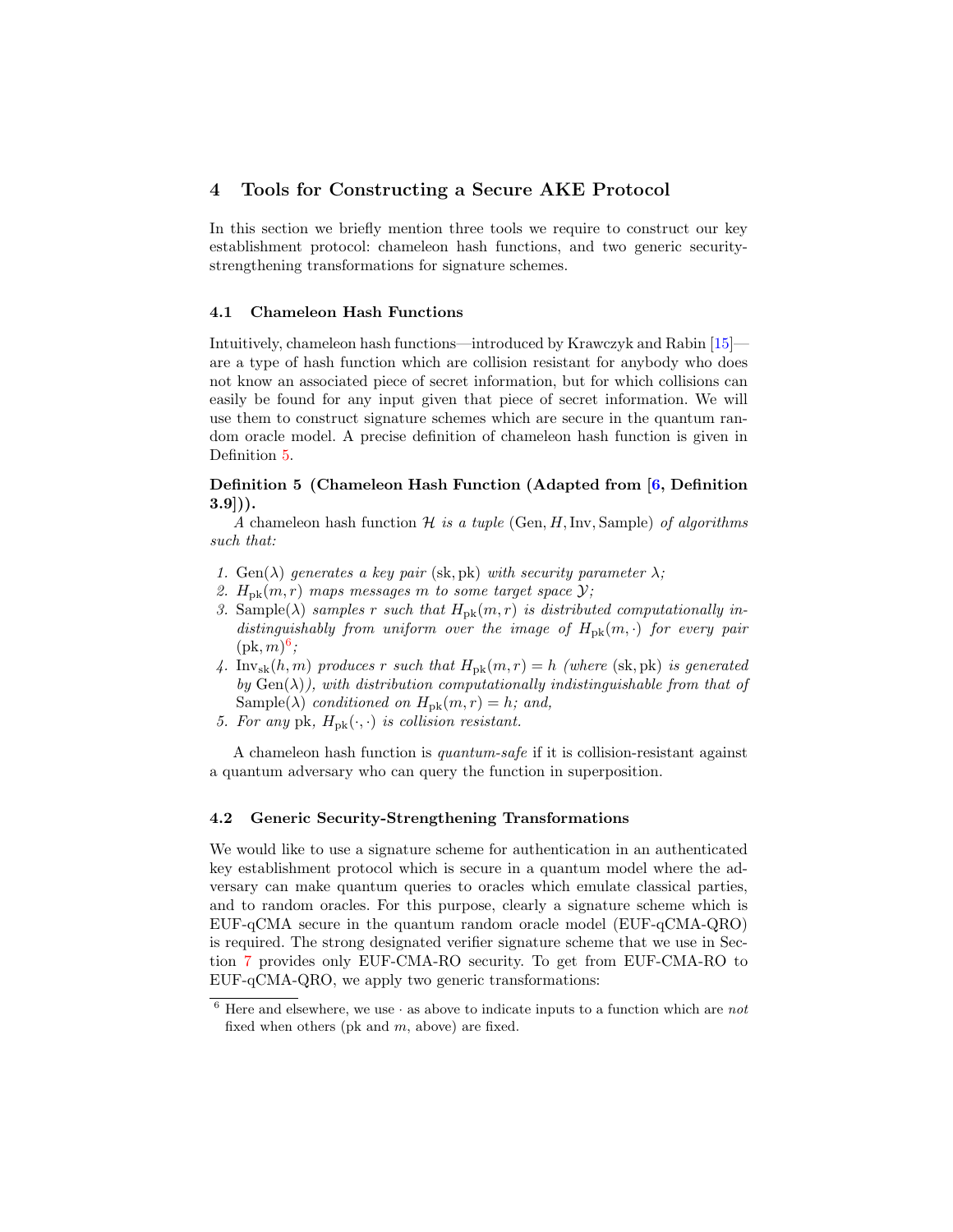- 1. Eaton & Song [\[10,](#page-17-9) Theorem 4]: EUF-CMA-RO  $\rightarrow$  EUF-CMA-QRO;
- 2. Boneh & Zhandry [\[6,](#page-17-5) Constr. 3.12]: EUF-CMA-QRO  $\rightarrow$  EUF-qCMA-QRO.

The resulting protocols are described in detail in Section [7.](#page-13-0)

### <span id="page-7-0"></span>5 The Security Model

To model different "levels" of security, security models for authenticated key establishment do not typically have fixed assumptions on the computational capabilities of the adversary. In particular, they do not explicitly disallow adversaries access to a quantum computer. However, to model the interaction of the adversary and honest parties, these security models typically follow the lead of the extended Canetti-Krawczyk model [\[16\]](#page-17-4) and its predecessors [\[4](#page-17-1)[,7\]](#page-17-3) and allow the adversary to interact only classically with the parties; that is, they can only deliver single, classical messages, rather than quantum superpositions. On the contrary, in this work we consider the case where the parties are modelled as quantum oracles (with memory) with which the adversary interacts. As noted in the introduction, such quantum-aware security models have been previously introduced in other settings  $[1,6,11]$  $[1,6,11]$  $[1,6,11]$ , and the attacks which make particular use of the quantum nature of the oracles have been studied under the name "superposition attacks," "quantum chosen message attacks" (for MAC and signature schemes), and "quantum chosen ciphertext attacks" (for encryption schemes).

Though the model may seem to give the adversary unreasonable abilities, it has a number of desirable properties that make it very natural and useful to study. For instance:

- 1. It is simple enough that analyzing the security of specific protocols and the effects of natural quantum attacks is sufficiently easy;
- 2. It encompasses all common classical and non-interactive quantum attacks on stateless key establishment protocols, and in that sense is "stronger" than previously-considered models;
- 3. Because it explicitly allows for quantum interactions, protocols proved secure in this model can be used without modification on a quantum computer without worrying about novel attacks. Though in principle this could be solved by (for instance) requiring all quantum input as part of a classical protocol be measured to collapse superpositions, this requires particular engineering of the devices; moreover, our method will work even on untrusted devices  $(q.v.$  "device-independent" quantum cryptography  $[17,25]$  $[17,25]$ ), and;
- 4. It allows for security in some unorthodox quantum-safe scenarios which allow quantum interactions; for instance, if an adversary with quantum computing capabilities is given an obfuscated classical circuit which emulates a classical key-establishing party on given sessions, in order to (for example) temporarily delegate key establishment to a server.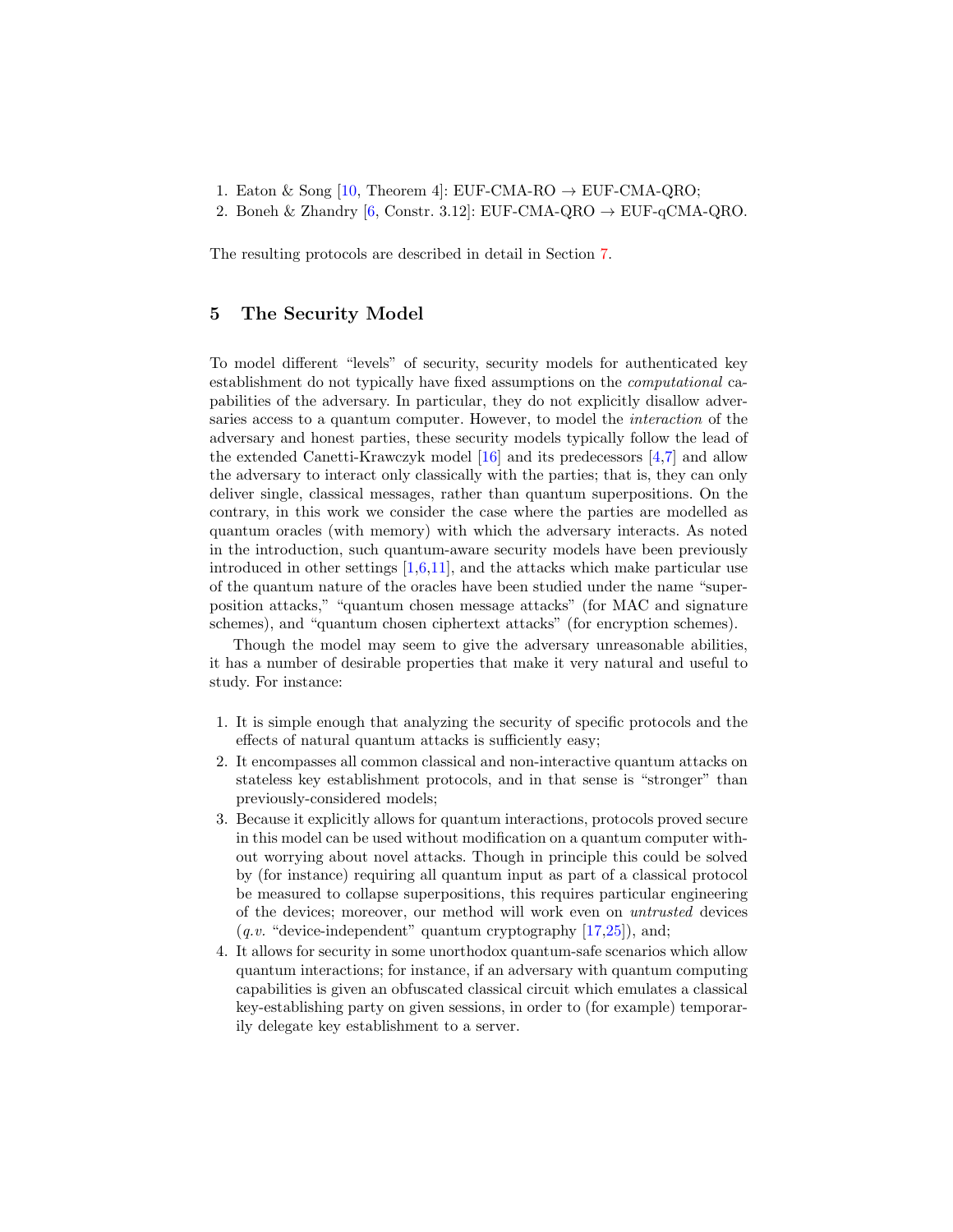#### 5.1 Definitions

**Definition 6 (Party).** A party  $P$  is an interactive classical Turing machine<sup>[1](#page-8-0)</sup> with access to a source of random bits.

Associated to each party  $\mathcal P$  is a (possibly empty) private key/public key pair (sk, pk). For the purposes of the model, it is assumed that each party has a genuine copy of each other party's public key, in order to allow for authentication. Moreover, to each party we associate a unique identifier id. It is assumed that each party has a genuine copy of each other party's identifier.

**Definition 7 (Protocol).** A protocol  $\Pi$  is a specification of subroutines, to be run by some number of parties, to establish a session key.

A protocol  $\Pi$  is said to be *correct* if, when  $\Pi$  is executed correctly and all messages are relayed faithfully (i.e., without changes to their content or ordering), all parties involved compute the same key.

Protocols are message-driven; that is, upon receiving a message, a party computes the response message and sends it to the intended recipient. The party does no further computations and sends no more messages until it is activated again by an incoming message. This assumption sacrifices no generality, since any computations can be performed before sending out a new message.

Definition 8 (Session). A session is an instance of a protocol at a party.

Associated to each session is a unique session identifier  $\Psi$ —which we use to refer to the session—chosen by the session's owner. If a party  $\mathcal P$  has a session  $\Psi$ , the parties with whom P believes they are attempting to establish a key are called peers to  $P$  in session  $\Psi$ , and the peers' associated sessions (if they exist) are called matching sessions.

If a party  $\mathcal P$  with identifier id who owns a given session  $\Psi$ , with matching session  $\Psi'$  and peer  $\mathcal{P}'$  with identifier **id**' has received messages  $m_1, \ldots, m_{k-1}$  in this session, then we denote by  $\mathcal{P}(\Psi, \Psi', \text{id}, \text{id'}; \text{pk}, \text{pk}', \text{sk}; m_1, \ldots, m_k; r_{\Psi})$  the message that  $P$  sends given that the next message it receives in this session is  $m_k$ , and it uses randomness  $r_{\Psi}$  for this session. We abbreviate this expression as  $\mathcal{P}(m_k)$  if the other inputs are clear from context.

Invalid Messages In a key establishment security model, it is typical to model a mechanism for parties to abort a session in the event that it receives an "invalid" message. What exactly constitutes an invalid message is defined by a given protocol, but typically an invalid message is one which does not make sense in the context of the protocol or fails to validate under the public key of the party

<span id="page-8-0"></span> $1$  Though we will allow quantum access to messaging oracles which emulate parties, the parties themselves must be defined to be classical, because we intend to model classical cryptosystems. The quantum-safe security comes from the quantum interactions that we allow for the security experiment.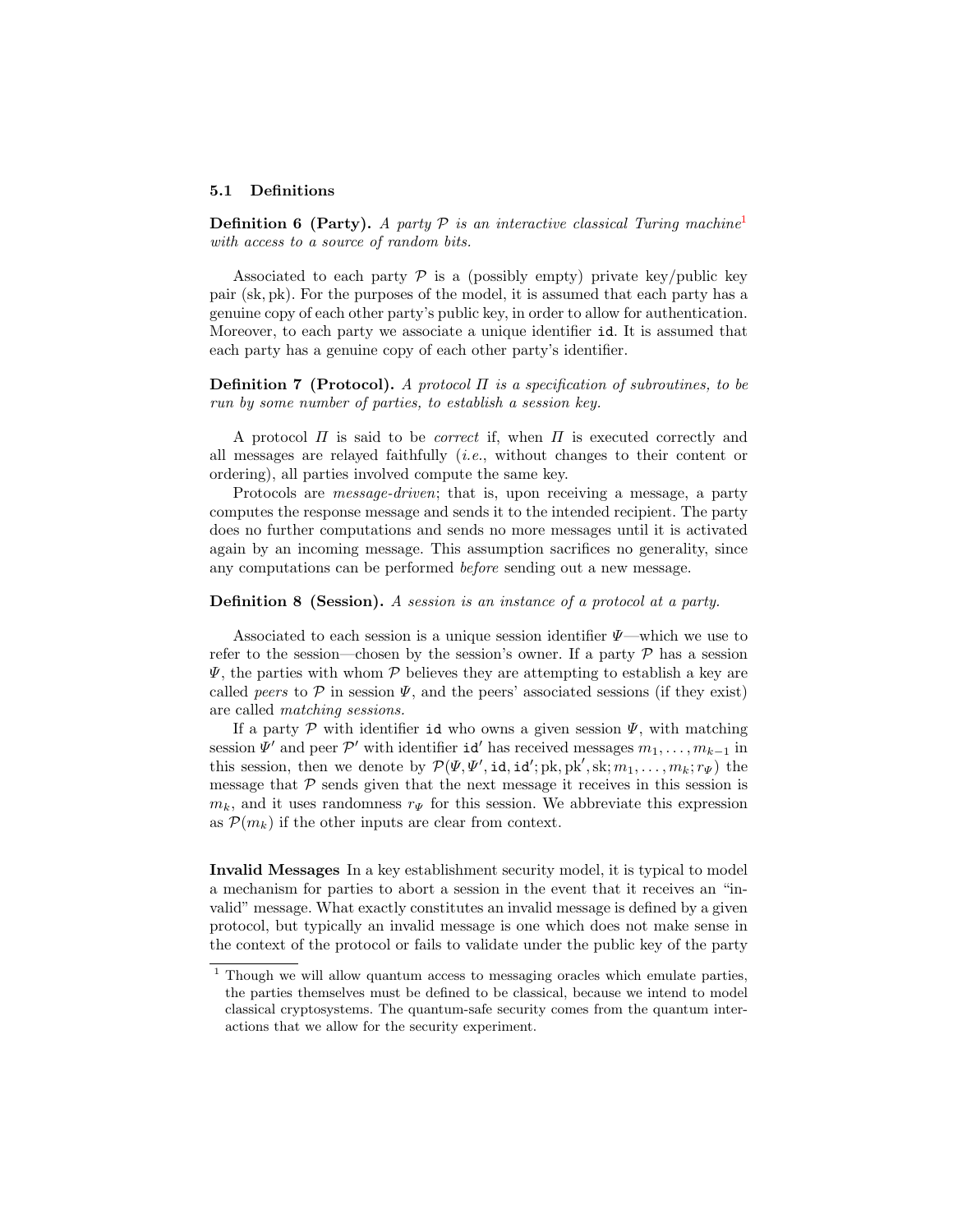believed to have sent the message. If we allow the adversary to deliver superpositions of messages, however, it does not make sense to consider such termination since parties cannot "read off" messages from a superposition and thus cannot tell whether to terminate the session. Measuring the state would collapse it and defeat the purpose of considering quantum queries entirely. To handle such cases, we introduce a fail character  $\perp$  to be used when a session would be terminated. Define  $\mathcal{P}(\Psi, \Psi', \text{id}, \text{id'}; \text{pk}, \text{pk}', \text{sk}; m_1, \dots, m_k; r_{\Psi}) = \perp$  when  $m_k$  is invalid, and define all further messages in a session after a response has been  $\perp$  to be  $\perp$ . This formalism allows a session to be in a superposition of terminated and active.

#### 5.2 Party and Adversarial Capabilities

Aside from classical computations, parties can issue a  $\texttt{Send}(id, m)$  command, which requests that the message  $m$  be delivered to to the party identified by id. Parties may store private/public value pairs  $(k, K)$  in memory, associated to sessions. That is, for a key establishment session  $\Psi$  a party may construct an ephemeral secret key sk<sub>Ψ</sub> and corresponding ephemeral public value  $pk_{\Psi}$ . To be consistent with other quantum-safe security definitions, randomness is drawn classically; that is, if a function  $f(\cdot; r)$  which depends on randomness r is to be applied in superposition, the value of r is chosen classically and the map  $U_{f(\cdot;r)}$ is applied.

In order to make protocols meaningfully quantum-resistant, during the security experiment the challenger will provide a quantum messaging oracle  $O_{\mathcal{P}}$  for each party  $P$ , defined inductively as follows. Before  $O_P$  receives any messages in session  $\Psi$  with matching session  $\Psi'$  and peer  $\mathcal{P}'$  with identifier **id**', we define

$$
O_{\mathcal{P}}(\Psi) |m_1\rangle |y\rangle = |m_1\rangle |y \oplus \mathcal{P}(\Psi, \Psi', \texttt{id}, \texttt{id}'; \text{pk}, \text{pk}', \text{sk}; m_1; r_{\Psi})\rangle
$$

for all  $m_1 \in \mathcal{M}$ , and extend linearly to superpositions. Notice that the session  $\Psi$ considered by  $O_{\mathcal{P}}$  must be given as *classical* input.  $O_{\mathcal{P}}$  then keeps the first register, and returns the second. It is important that  $O_{\mathcal{P}}$  hold onto the register, since otherwise it "forgets" what the adversary has sent it, and then does not know its stage in the protocol and cannot respond to future messages appropriately.

After receiving  $k-1$  messages,  $O_{\mathcal{P}}$  will hold  $k-1$  registers. When queried again, we consider its input as the first  $k+1$  registers of some global (pure) state

$$
|\Gamma\rangle = \sum_{\substack{\boldsymbol{m},y}} \alpha_{\boldsymbol{m},y} \underbrace{|m_1\rangle \cdots |m_{k-1}\rangle}_{\text{Held by Challenger}} \overbrace{|m_k\rangle |y\rangle}^{\text{Provided by } A} \underbrace{| \mu_{\boldsymbol{m},y}\rangle}_{\text{Remaining registers}}.
$$

It acts as  $O_{\mathcal{P}}(\Psi)|m_1\rangle\cdots|m_k\rangle|y\rangle=|m_1\rangle\cdots|m_k\rangle|y\oplus \mathcal{P}(m_k)\rangle.$ 

This model differs from others in that it does not allow for parties to keep an internal "state" which specifies what has happened previously in a session; rather, it requires that parties essentially keep a (quantum) transcript of received messages. For many protocols (in particular, the one we present in Section [7\)](#page-13-0) our choice makes no difference for security. However, there may be subtle differences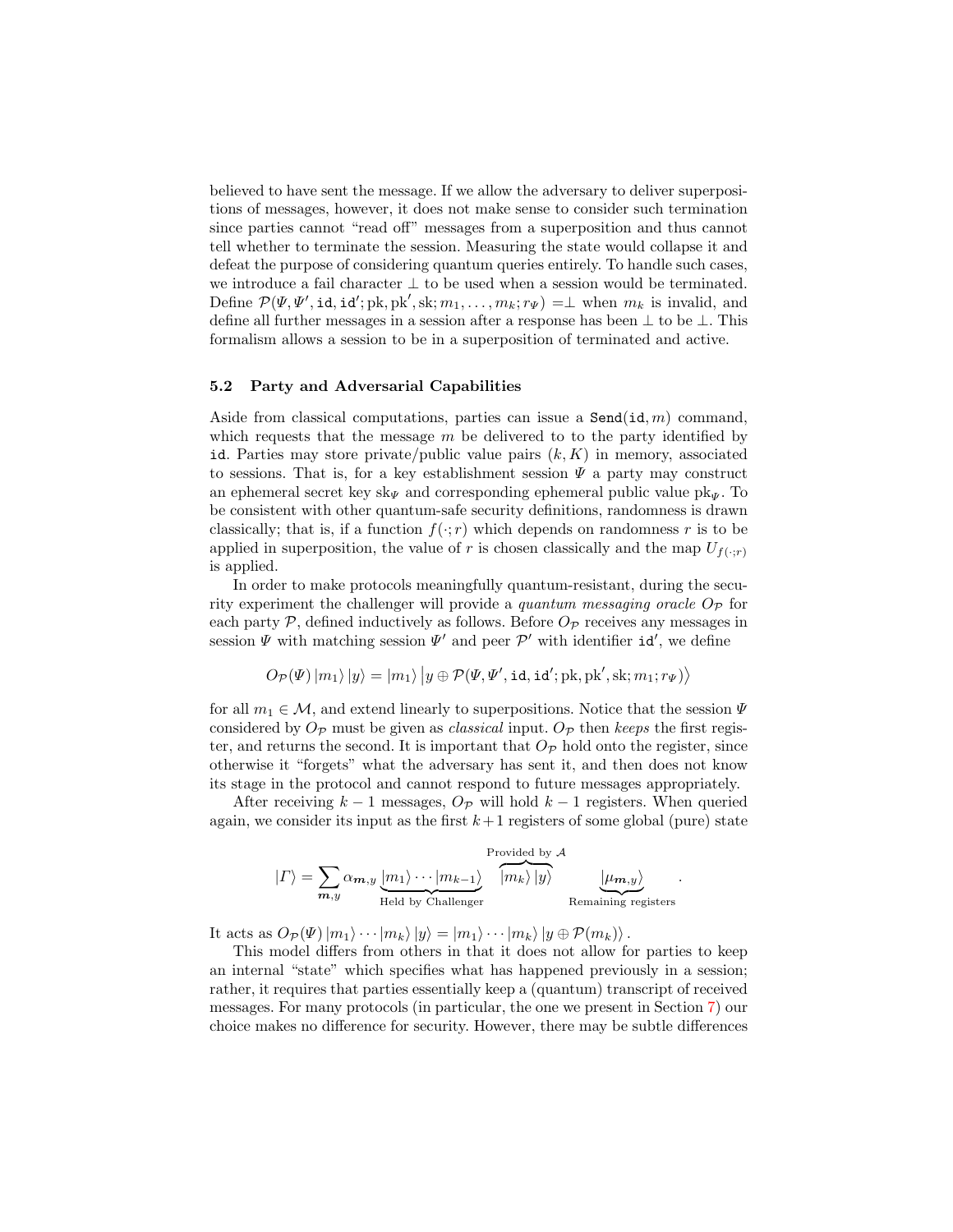for stateful protocols—in particular, for protocols using hash-based signatures for authentication. We do not consider such protocols here.

If P does not own a session  $\hat{\Psi}$ , then we simply define  $O_{\mathcal{P}}(\hat{\Psi})|m\rangle |y\rangle$  to be  $|m\rangle|y \oplus \perp\rangle$ . For simplicity, for the purposes of the security experiment, the adversary interacts only with these quantum messaging oracles.

The adversary interacts with the quantum messaging oracles by delivering (quantum superpositions of) messages to them. The adversary may also issue the following "information-leakage" commands:

- 1. RevealEphemeralKey(id,  $\Psi$ ): If the identified party owns a session  $\Psi$ , the challenger reveals any ephemeral secret key associated to Ψ.
- 2. RevealPrivateKey(id): The identified party reveals their private key.
- 3. Corrupt(id): The party identified by id reveals all classical information is knows to the adversary, turns over all its quantum memory to the adversary, and becomes adversarially-controlled.

As well, the adversary may issue a RevealSessionKey(id,  $\Psi$ ) query, defined as follows: if  $K_{\Psi} := K(\Psi, \Psi', \text{id}, \text{id'}; \text{pk}, \text{pk}', \text{sk}; m_1, \ldots, m_k; r_{\Psi})$  is the key that the party identified by id would compute in session  $\Psi$  with peer identifier id' and matching session  $\Psi'$ , and it has so far received messages  $m_1, \ldots, m_k$ , then if the global state is

$$
|\Gamma\rangle = \sum_{\substack{\boldsymbol{m},y}} \alpha_{\boldsymbol{m},y} \underbrace{|m_1\rangle \cdots |m_k\rangle}_{\text{Held by Challenger}} \overbrace{|y\rangle}^{\text{Provided by } \mathcal{A}} \underbrace{|\mu_{\boldsymbol{m},y}\rangle}_{\text{Remaining registers}},
$$

the result of this query is defined by

$$
|m_1\rangle\cdots|m_k\rangle|y\rangle \mapsto |m_1\rangle\cdots|m_k\rangle|y \oplus K_{\Psi}\rangle.
$$

As a result of this query  $O_{\mathcal{P}}$  returns the first  $k+1$  registers of the global state (that is, the target register and the message registers it held).

In particular, if the adversary chooses not to entangle the registers of different pairs of sessions, then for each session  $\Psi$  whose session key the adversary reveals, the adversary will have the state

$$
\sum_{m_1,\ldots,m_k;y} \alpha_{m_1,\ldots,m_k,y} |m_1\rangle \cdots |m_k\rangle |y \oplus K_{\Psi}\rangle
$$

and the registers corresponding to different revealed sessions will be disentangled from one another. This is precisely analogous to qCPA security of encryption schemes and qCMA security of signatures schemes, where the adversary receives

$$
\sum_{m,y} \alpha_{m,y} |m\rangle |y \oplus \text{Enc}_{\text{sk}}(m;r)\rangle, \text{ or } \sum_{m,y} \alpha_{m,y} |m\rangle |y \oplus \text{Sign}_{\text{sk}}(m;r)\rangle.
$$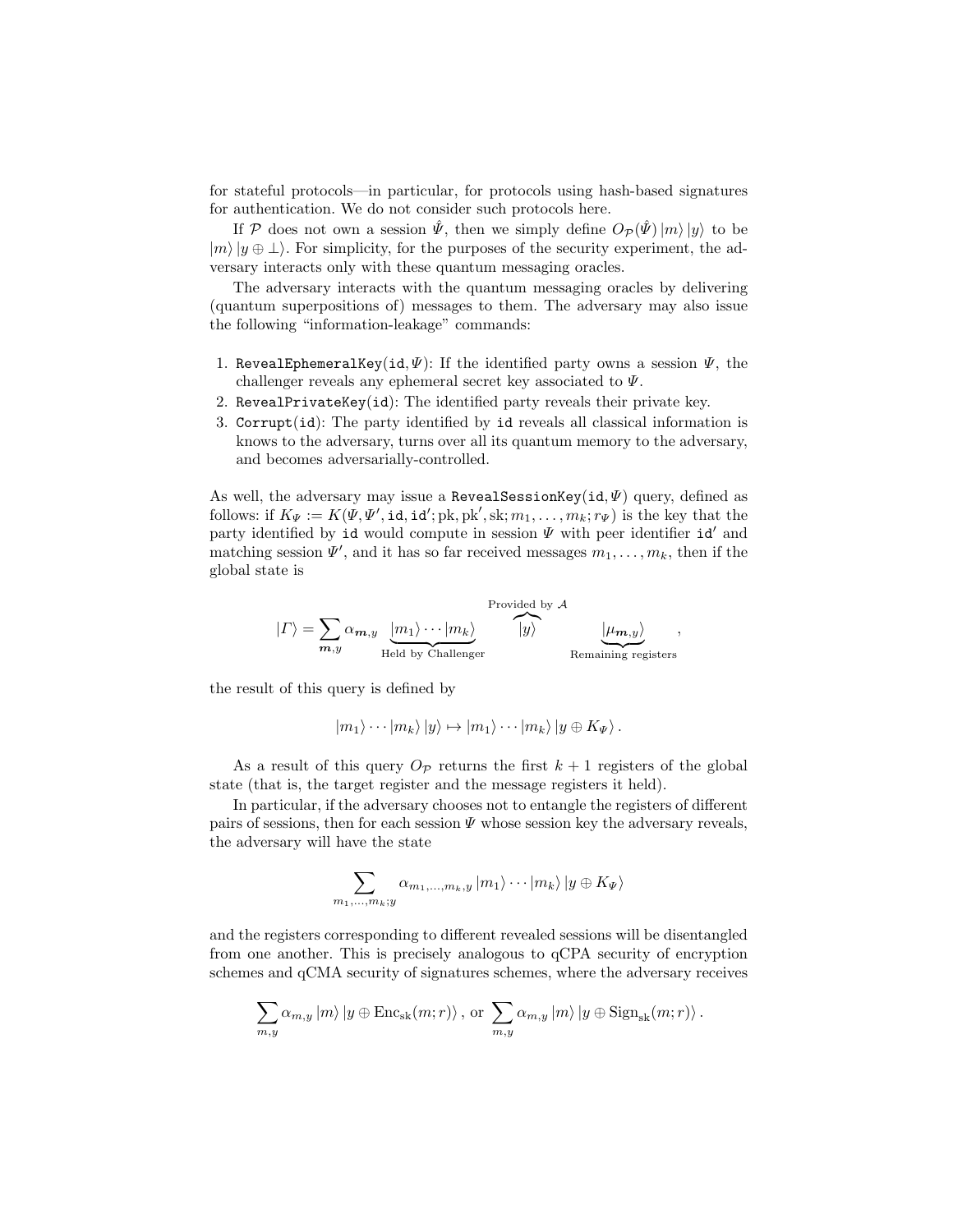#### 5.3 The Security Experiment

A session  $\Psi$  owned by party  $P$  with peer  $P'$  and partner session  $\Psi'$  is "clean" if:

- 1. At session completion, neither  $P$  nor  $P'$  was adversarially-controlled;
- 2. At session completion, A had issued neither RequestPrivateKey(id) nor  $\texttt{RequestPrivateKey}(\texttt{id}');$
- 3. A has not revealed the ephemeral secret key for  $\Psi$  or  $\Psi'$ , and;
- 4. A has not revealed the session key for  $\Psi$  or  $\Psi'$ .

For the security experiment, the adversary issues a  $Test(id, \Psi)$  query on a clean session  $\Psi$  owned by the party with identifier id, defined as follows: the adversary provides a target register  $|y\rangle$ , and the challenger selects  $b \in \{0,1\}$ uniformly at random. If  $b = 1$ , Test(id,  $\Psi$ ) acts like a RevealSessionKey query; if  $b = 0$ , the result is defined by

$$
|m_1\rangle\cdots|m_k\rangle|y\rangle \mapsto |m_1\rangle\cdots|m_k\rangle|y \oplus R(m_1,\ldots,m_k)\rangle
$$

where  $R(m_1, m_2, \ldots, m_k)$  is a random string in K subject to

$$
R(m_1, m_2, \ldots, m_k) = \perp \iff K(\Psi, \Psi', \text{id}, \text{id}'; \text{pk}, \text{pk}', \text{sk}; \mathbf{m}; r_{\Psi}) = \perp.
$$

In any case, all  $k+1$  of these registers are returned. We call a key establishment protocol  $\Pi$  secure if the probability that a polynomial-time adversary  $\mathcal A$  can correctly guess the value of b is at most negligibly greater than  $\frac{1}{2}$ .

## <span id="page-11-0"></span>6 A Construction for Secure Protocols

In this section we present a construction for secure authenticated key establishment protocols from an unauthenticated key establishment protocol and an EUF-qCMA signature scheme. This is analogous to the well-known result of Bellare, Canetti, and Krawczyk [\[3,](#page-17-2) Proposition 4], which states that an EUF-CMA signature scheme can be used as an authentication method for an unauthenticated key establishment protocol.

<span id="page-11-1"></span>**Theorem 1.** Let  $S = (Gen, Sign, Ver)$  be a strongly EUF-qCMA secure signature scheme, and let  $\Pi$  be a two-round, two-party key establishment protocol. Consider the protocol  $\Pi'$  with the following properties:

- 1. Each party  $\mathcal{P}'_k$  has a key pair  $(\text{sk}_k, \text{pk}_k)$  for S and, moreover, each party knows each other party's public key.
- 2. Whenever an initiating party  $\mathcal{P}'_I$  would send a message m, it instead constructs the message  $m_{\Psi^{(I)}} = (m, id_I, id_R, \Psi^{(I)})$  (where  $id_R$  is the peer's session identifier and  $\Psi^{(I)}$  is  $\mathcal{P}'_I$ 's session identifier) and sends  $(m_{\Psi^{(I)}}, \sigma_{\Psi^{(I)}})$ , where  $\sigma_{\Psi^{(I)}} = \text{Sign}_{\text{sk}_I}(m, \texttt{id}_I, \texttt{id}_R, \Psi^{(I)})$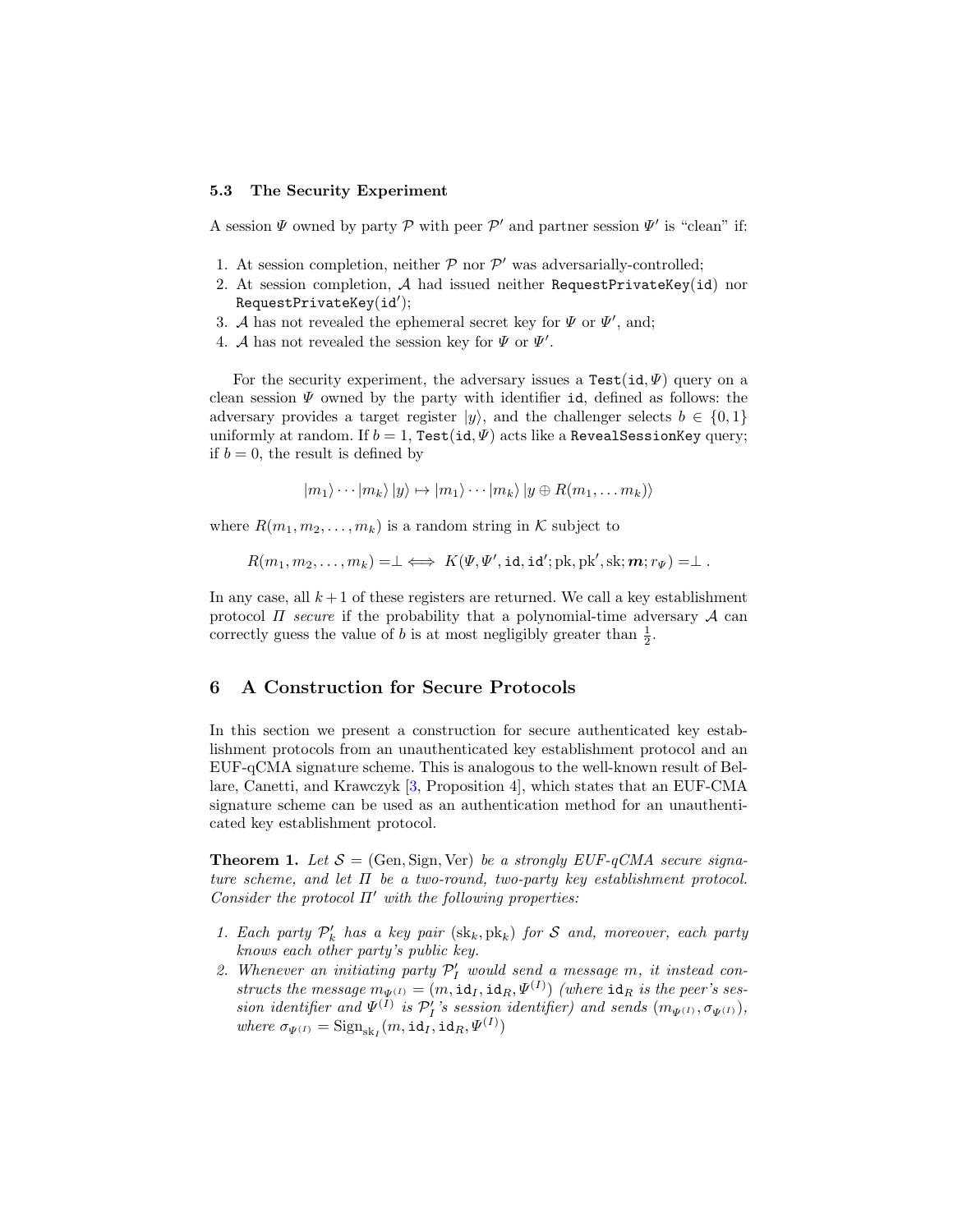3. Whenever a party  $\mathcal{P}'_R$  would respond to a message  $(m,\Psi^{(I)},\sigma)$  from an initiating party  $\mathcal{P}'_I$  with a message m', it computes

$$
b = \text{Ver}_{\text{pk}_I}(m_{\Psi^{(I)}}, \sigma_{\Psi^{(I)}}) = \text{Ver}_{\text{pk}_I}((m, \text{id}_I, \text{id}_R, \Psi^{(I)}), \sigma).
$$

If  $b = 0$ ,  $P'_R$  responds with  $(\perp, \perp, \perp)$ ; otherwise,  $\mathcal{P}'_R$  constructs the message  $m_{\Psi^{(R)}} = (\vec{m}', \texttt{id}_I, \texttt{id}_R, \Psi^{(I)}, \Psi^{(R)})$  and sends  $(m_{\Psi^{(R)}}, \sigma_{\Psi^{(R)}})$ , where  $\sigma_{\Psi^{(R)}} =$  $\text{Sign}_{\text{sk}_{R}}(m_{\varPsi^{(R)}}) = \text{Sign}_{\text{sk}_{R}}(m', \texttt{id}_{I}, \texttt{id}_{R}, \varPsi^{(I)}, \varPsi^{(R)})$ 

4. If a party  $\mathcal{P}_k$  would compute a session key for a session  $\Psi^{(k)}$  with partner  $\mathcal{P}_{\ell}$  and partner session  $\Psi^{(\ell)}$ , it checks whether the signature in the message it received was valid; if not it outputs session key  $\bot$ . If the signature is valid, it outputs the session key as usual.

Then:

- 1. If  $\Pi$  is correct, then  $\Pi'$  is correct; and,
- 2. If  $\Pi$  is secure against adversaries  $A$  which are required to deliver all messages faithfully, then  $\Pi'$  is secure.

Proof Idea. The idea of the proof is intuitive, though the proof itself is involved; the proof appears in appendix A.

At its core, the proof resembles analogous classical results (for instance, [\[3,](#page-17-2) Proposition 4]), which use the security of the signature scheme to argue that the adversary cannot deliver any message m in session  $\Psi$  to a party P with identifier id which:

- 1. Is unsent (*i.e.*, no party issued Send(id, m) in a session matching  $\Psi$ ),
- 2. Does not come from a corrupted party, and
- 3. Is valid (*i.e.*, the messages pass  $\mathcal{P}'$ 's authentication check)

The complication that arises in our setting is that messages can be delivered in superposition, and so may "simultaneously" be valid and invalid, in the sense that some parts of the superposition may be valid while other are not. To address this, we demonstrate that under the security assumptions of the theorem, no adversary can construct a superposition  $| \Gamma \rangle = \sum_{\mu,m,\sigma} \alpha_{\mu,m,\sigma} | \mu \rangle | m, \sigma \rangle$  of messages which:

- 1. Is unsent,
- 2. Does not come from a corrupted party, and
- 3. Has nonnegligible valid content  $(i.e., \sum_{\mu; (m,\sigma)} |\alpha_{\mu,m,\sigma}|^2$  is nonnegligible, where the sum is taken over valid pairs  $(m, \sigma)$ .)

From this, we show that in the test session, either

- 1. The adversary does not interfere with the test session, and so cannot win the security game by virtue of the security of the underlying key establishment protocol, or
- 2. The adversary interferes with the test session, and by doing so ensures that the valid content of the output of the test query is negligible.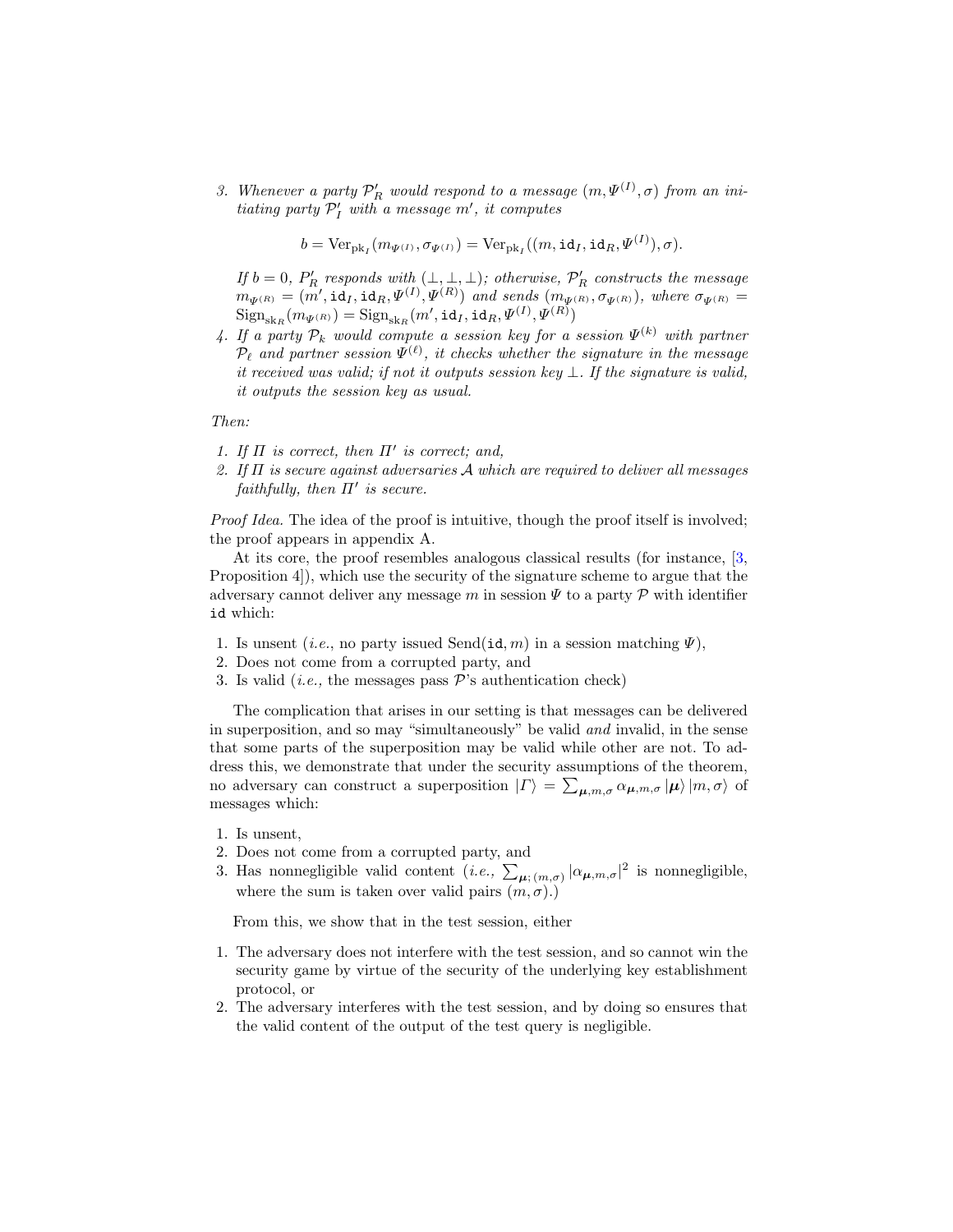In the second scenario, the adversary cannot distinguish the output of either the  $b = 0$  or  $b = 1$  case from being given a state where all key registers are  $\perp$  except with negligible probability, and hence in particular cannot distinguish  $b = 0$  from  $b = 1$ ; this means that  $\Pi'$  is secure.

Figure [2](#page-20-0) in Appendix [A.2](#page-20-1) illustrates a pair of matching sessions of a generic protocol  $\Pi'$  constructed according to Theorem [1.](#page-11-1)

# <span id="page-13-0"></span>7 A Protocol using Supersingular Elliptic Curve Isogenies

Here we apply the generic construction from Section [6](#page-11-0) to construct a secure authenticated key establishment protocol based on the Supersingular Isogeny Decisional Diffie-Hellman assumption (SIDH). The underling key establishment protocol is De Feo, Jao, and Plût's scheme  $[8]$ , with authentication provided by a signature scheme constructed by applying Eaton and Song's [\[10\]](#page-17-9) and Boneh and Zhandry's  $[6]$  transformations to Sun *et. al's* [\[22\]](#page-18-9) strong designated verifier signature scheme, reminiscent of Soukharev, Jao, and Seshadri's work in [\[21\]](#page-18-11).

For readability we use the "vanilla" protocol from [\[8\]](#page-17-10) without consideration for optimizations  $(e.g. [28])$  $(e.g. [28])$  $(e.g. [28])$ ; such optimizations can be adapted for the protocol our protocol in a straightforward fashion without affecting the proof of security.

#### 7.1 Our Authenticated Key Establishment Protocol

First we list the required global parameters. Authentication requires

- 1.  $p_A = \ell_S^{es} \ell_V^{ev} f_A \pm 1$ , a prime, for primes  $\ell_S$  and  $\ell_V$  and small cofactor  $f_A$ ;
- 2.  $E_A$ , a supersingular elliptic curve defined over  $\mathbb{K}_A = GF(p_A^2);$
- 3.  $\{P_S, Q_S\}$  and  $\{P_V, Q_V\}$ , bases for  $E_A[\ell_S^{e_S}]$  and  $E_A[\ell_V^{e_V}]$ , respectively;
- 4.  $\mathcal{H} = (\text{Gen}^{(H_c)}, H_c, \text{Inv}, \text{Sample})$ , a quantum-safe chameleon hash; and,
- 5.  $\mathcal{O}_1, \mathcal{O}_2, \mathcal{O}_3$ , random oracles (in practice, hash functions).

For key establishment we require

- 1.  $p_K = \ell_I^{e_I} \ell_R^{e_R} f_K \pm 1$ , a prime, for primes  $\ell_I$  and  $\ell_R$  and small cofactor  $f_K$ ;
- 2.  $E_K$ , a supersingular elliptic curve defined over  $\mathbb{K}_K = GF(p_K^2)$ ; and,
- 3.  $\{P_I, Q_I\}$  and  $\{P_R, Q_R\}$ , bases for  $E_K[\ell_I^{e_I}]$  and  $E_K[\ell_R^{e_R}]$ , respectively.

Each party  $P_k$  must establish authentication keys; associated to each will be a key pair for signing and a key pair for verification. In particular,  $\mathcal{P}_k$  selects  $m_S^{(k)}$  $S(S, n_S^{(k)}, n_S^{(k)} \in \mathbb{Z}/\ell_S^{e_S} \mathbb{Z}$  not both divisible by  $\ell_S$  uniformly at random, and sets  $E_S^{(k)} = E_A / \langle m_S^{(k)} P_S + n_S^{(k)} Q_S \rangle$ . Let  $\phi_S^{(k)}$  $S<sub>S</sub>$  denote the isogeny with domain  $E_A$ and image  $E_S^{(k)}$  $S^{(k)}$ . Similarly,  $\mathcal{P}_k$  selects  $m_V^{(k)}$  $\mathcal{U}_{V}^{(k)}, n_{V}^{(k)} \in \mathbb{Z}/\ell_{V}^{ev}\mathbb{Z}$  not both divisible by  $\ell_V$  uniformly at random, sets  $E_V^{(k)} = E_A / \langle m_V^{(k)} P_V + n_V^{(k)} Q_V \rangle$ , and further sets  $\phi_V^{(k)}$  $\mathcal{L}_V^{(k)}$  to be the isogeny with domain  $E_A$  and image  $E_V^{(k)}$  $V^{(k)}$ .  $\mathcal{P}_k$  must also select a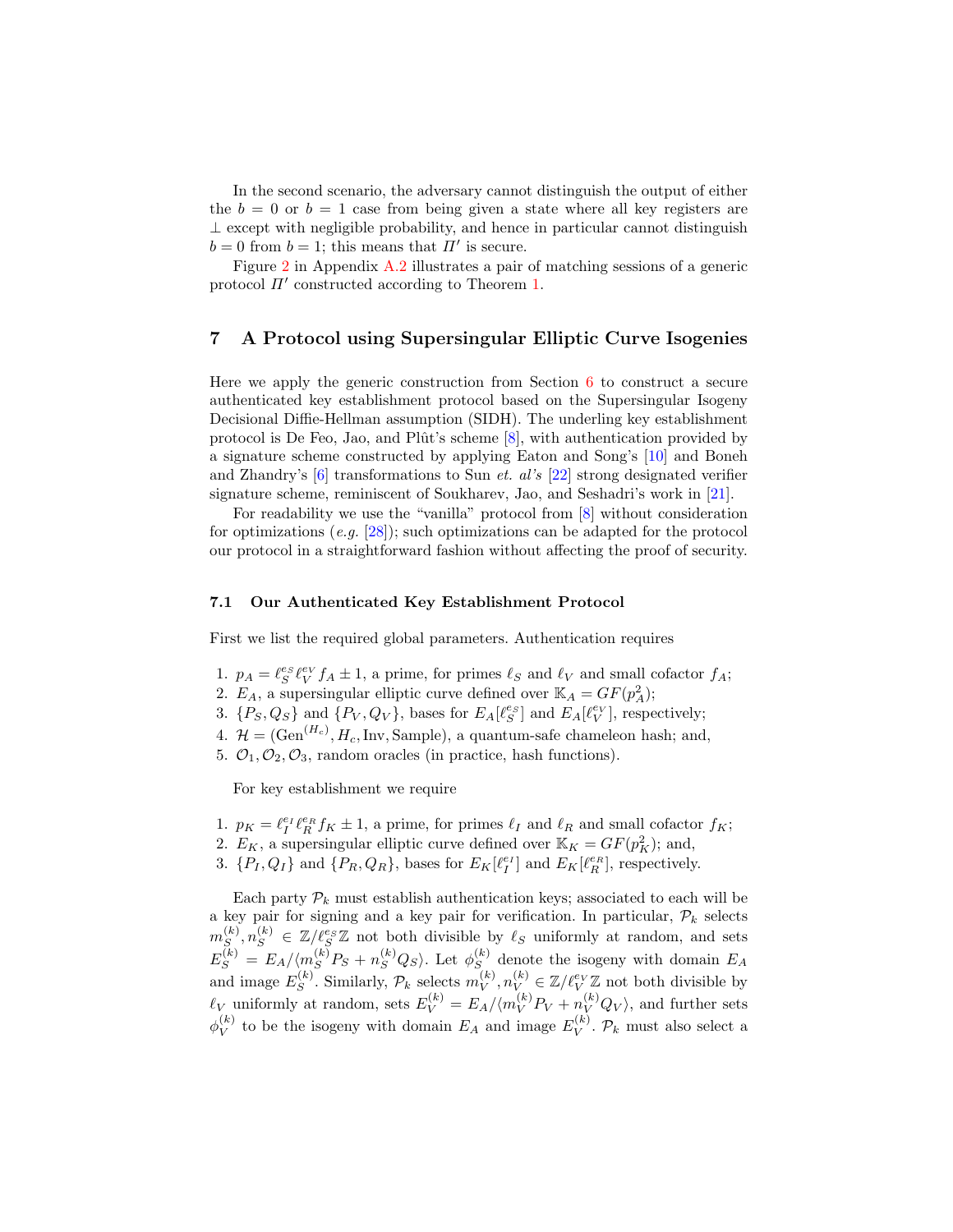private key/public key pair  $(\text{sk}_{H}^{(k)}, \text{pk}_{H}^{(k)})$  for the chameleon hash function. Then  $\mathcal{P}_k$ 's authentication key pair is

$$
(\text{sk}^{(k)}, \text{pk}^{(k)}) = ((\text{sk}_{S}^{(k)}, \text{sk}_{V}^{(k)}, \text{sk}_{H}^{(k)}), (\text{pk}_{S}^{(k)}, \text{pk}_{V}^{(k)}, \text{pk}_{H}^{(k)}))
$$
  
= 
$$
\left(((m_{S}^{(k)}, n_{S}^{(k)}), (m_{V}^{(k)}, n_{V}^{(k)}), \text{sk}_{H}^{(k)}) , ((E_{S}^{(k)}, \phi_{S}^{(k)}(P_{V}), \phi_{S}^{(k)}(Q_{V})),
$$
  

$$
(E_{V}^{(k)}, \phi_{V}^{(k)}(P_{S}), \phi_{V}^{(k)}(Q_{S})), \text{pk}_{H}^{(k)})\right).
$$

Then for each pair  $(\mathcal{P}_k, \mathcal{P}_\ell)$  of parties there is a curve  $E_{SV}^{(k,\ell)}$  defined by

$$
E_{SV}^{(k,\ell)} = E_{V}^{(\ell)}/\langle m_{S}^{(k)} \phi_{V}^{(\ell)}(P_{S}) + n_{S}^{(k)} \phi_{V}^{(\ell)}(Q_{S})\rangle;
$$

notice that  $E_{SV}^{(k,\ell)} = E_{SV}^{(\ell,k)}$ , and so both  $\mathcal{P}_k$  and  $\mathcal{P}_\ell$  can compute it using their secret keys and the other's public keys. This curve will be used for  $\mathcal{P}_k$  to sign a message to  $\mathcal{P}_{\ell}$ . Figure [1](#page-19-0) in Appendix [A.2](#page-20-1) depicts the j-invariant computation for this protocol.

The protocol is as follows (with  $\mathcal{P}_k$  initiating and  $\mathcal{P}_\ell$  responding):

- 1. Upon being instructed to start a session with  $\mathcal{P}_{\ell}, \mathcal{P}_{k}$ :
	- a) Selects a session identifier  $\Psi$ ;
	- b) Selects  $x_I^{(\Psi)}$  $\mathcal{U}_I^{(W)}, \mathcal{Y}_I^{(W)} \in \mathbb{Z}/\ell_I^{e_I} \mathbb{Z}$ , not both divisible by  $\ell_I$ , uniformly at random;
	- c) Constructs  $R^{(\Psi)} = x_I^{(\Psi)} P_I + y_I^{(\Psi)} Q_I$ , defines  $\phi^{(\Psi)}$  to be the isogeny with kernel  $\langle R^{(\Psi)} \rangle$ , and sets

$$
m^{(\Psi)} = (E^{(\Psi)} = E_K / \langle R^{(\Psi)} \rangle, \phi^{(\Psi)}(P_R), \phi^{(\Psi)}(Q_R), \mathrm{id}_k, \mathrm{id}_\ell, \Psi);
$$

- d) Selects  $r^{(\Psi)} \in \{0,1\}^*$  at random;
- e) Sets

$$
\sigma^{(\Psi)} = (\sigma_1, \sigma_2, \sigma_3)
$$
  
= (Sample( $\lambda$ ),  $\mathcal{O}_1(r^{(\Psi)}||j(E_{SV}^{(k,\ell)})), \text{Inv}_{sk_H^{(k)}}(r^{(\Psi)}, \mathcal{O}_2(\mathcal{O}_3(m^{(\Psi)}, \sigma_1)||\sigma_2))),$ 

and;

- f) Activates Send $(\text{id}_{\ell}, m^{(\Psi)}, \sigma^{(\Psi)})$
- 2. Upon receiving  $(m, \sigma)$ ,  $\mathcal{P}_{\ell}$ :

a) Computes

$$
b^{(\Psi')} = \begin{cases} 1 \text{ if } \sigma_2 = \mathcal{O}_1(H_{\text{pk}_H^{(k)}}(\mathcal{O}_2(\mathcal{O}_3(m, \sigma_1)||\sigma_2), \sigma_3)||j(E_{SV}^{(k, \ell)})) \\ 0 \text{ otherwise} \end{cases};
$$

If  $b^{(\Psi')} = 0$  the delivered message is invalid and is hence rejected; then  $\mathcal{P}_{\ell}$  activates Send(id<sub>k</sub>; ⊥, ⊥, ⊥). Otherwise,  $\mathcal{P}_{\ell}$ :

b) Selects a session identifier  $\Psi'$ ;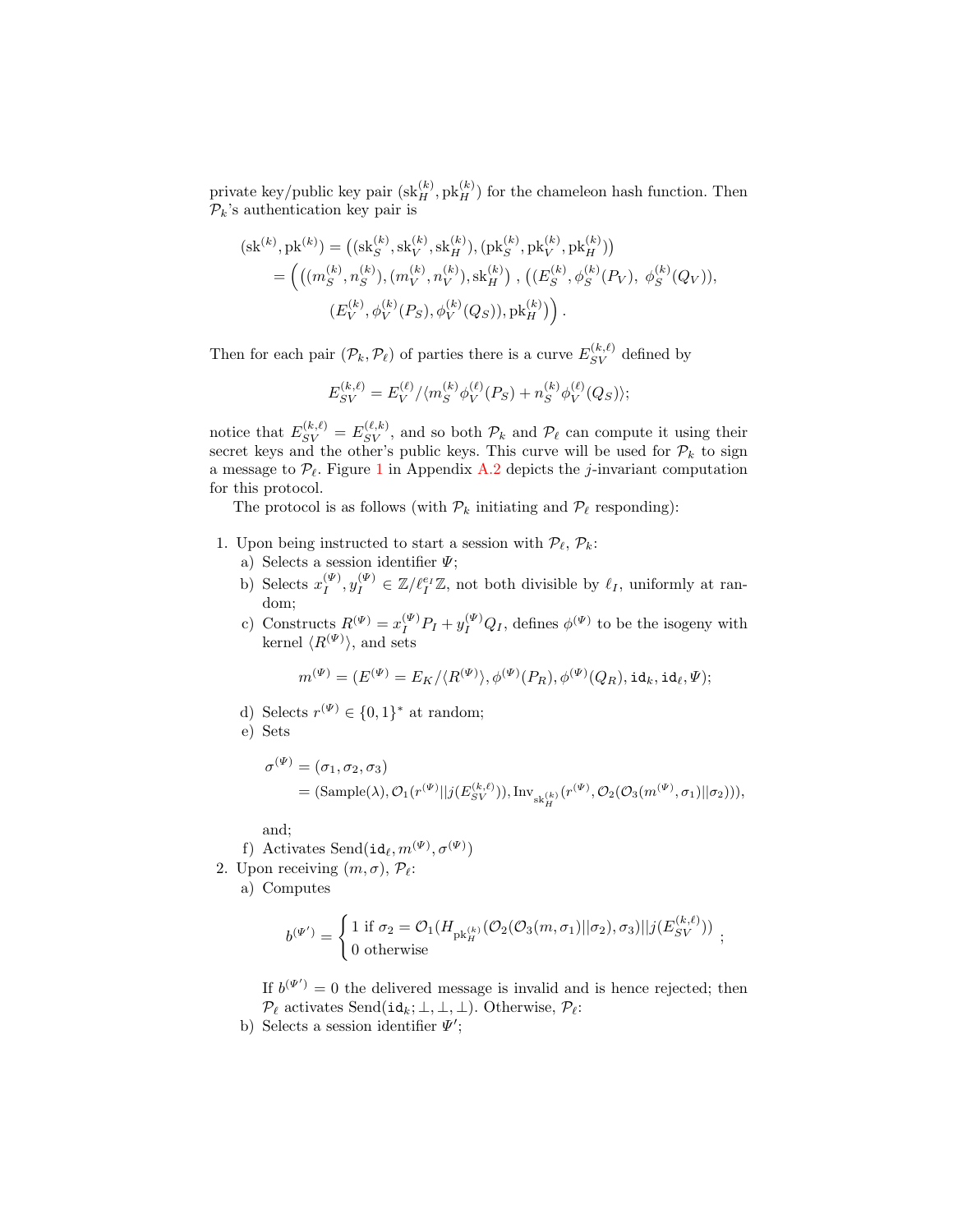- c) Selects  $x_R^{(\Psi')}$ ,  $y_R^{(\Psi')} \in \mathbb{Z}/\ell_R^{e_R} \mathbb{Z}$ , not both divisible by  $\ell_R$ , uniformly at random;
- d) Constructs  $R^{(\Psi')} = x_R^{(\Psi')} P_R + y_R^{(\Psi')} Q_R$ , defines  $\phi^{(\Psi')}$  to be the isogeny with kernel  $\langle R^{(\Psi')} \rangle$ , and sets

$$
m^{(\Psi')} = (E^{(\Psi')} = E_K / \langle R^{(\Psi')} \rangle, \phi^{(\Psi')}(P_I), \phi^{(\Psi')}(Q_I), id_k, id_\ell, \Psi, \Psi'\rangle);
$$

e) Selects  $r^{(\Psi')} \in \{0,1\}^*$  at random;

f) Sets

$$
\sigma^{(\Psi')} = (\sigma_1, \sigma_2, \sigma_3)
$$
  
= (Sample( $\lambda$ ),  $\mathcal{O}_1(r^{(\Psi')}||j(E_{SV}^{(\ell,k)})), \text{Inv}_{sk_H^{(\ell)}}(r^{(\Psi')}, \mathcal{O}_2(\mathcal{O}_3(m^{(\Psi')}, \sigma_1)||\sigma_2))),$ 

and;

g) Activates Send $(\mathrm{id}_{\ell}, m^{(\Psi')}, \sigma^{(\Psi')})$ After receiving the message,  $\mathcal{P}_{\ell}$  computes the session key

$$
K^{(\Psi')} = \begin{cases} \bot & \text{if } b^{(\Psi')} = 0\\ m_1 / \langle x_R^{(\Psi')} m_2 + y_R^{(\Psi')} m_3 \rangle \text{ otherwise} \end{cases}
$$

.

.

3. Upon receiving  $(m, \sigma)$ ,  $\mathcal{P}_k$  computes the session key

$$
b^{(\Psi)} = \begin{cases} 1 \text{ if } \sigma_2 = \mathcal{O}_1(H_{\text{pk}_H^{(\ell)}}(\mathcal{O}_2(\mathcal{O}_3(m,\sigma_1)||\sigma_2),\sigma_3)||j(E_{SV}^{(\ell,k)})) \\ 0 \text{ otherwise} \end{cases};
$$

After receiving the message,  $\mathcal{P}_k$  computes the session key

$$
K^{(\Psi)} = \begin{cases} \perp & \text{if } b^{(\Psi)} = 0 \\ m_1 / \langle x_I^{(\Psi)} m_2 + y_I^{(\Psi)} m_3 \rangle \text{ otherwise} \end{cases}
$$

Theorem 2. The scheme described above is correct.

Proof. This follows immediately from the results of  $[8, Section 3.1]$  $[8, Section 3.1]$ .

Theorem 3. Under the Supersingular Isogeny Decisional Diffie-Hellman assumption, the scheme described above is secure in the security model described in Section [5](#page-7-0) in the quantum random oracle model.

*Proof.* This follows from Theorem [1](#page-11-1) by the security results of  $[8,22,10,6]$  $[8,22,10,6]$  $[8,22,10,6]$  $[8,22,10,6]$ .

Thus we have demonstrated that we have constructed a protocol, based on now-standard post-quantum cryptographic assumptions, which resists superposition attacks in the quantum random oracle model.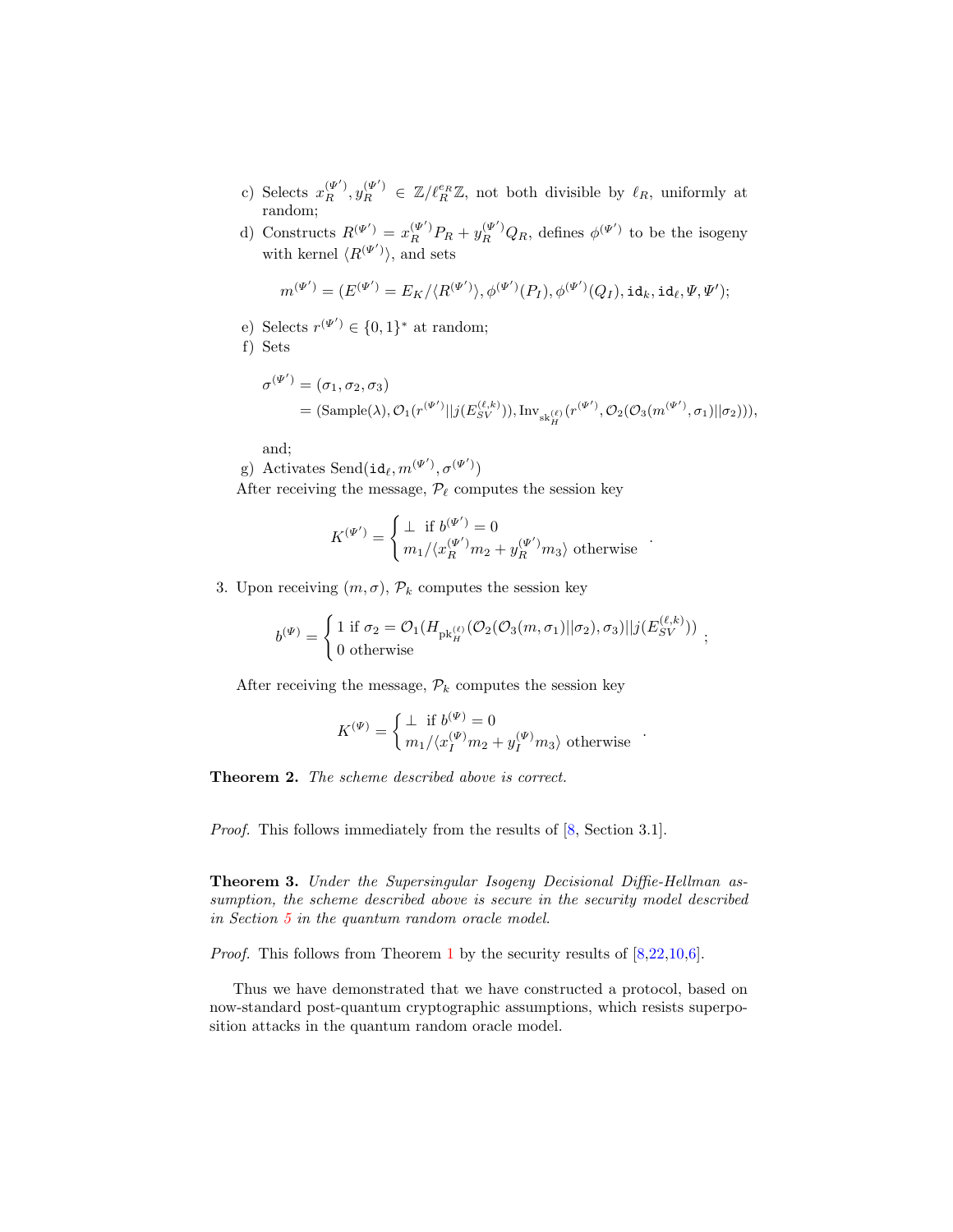# <span id="page-16-1"></span>8 Conclusion

We have presented a security model for authenticated key establishment in which the adversary can deliver quantum superpositions of messages to parties who would ordinarily be participating in a classical protocol, analogous to allowing quantum signing queries in EUF-qCMA security of signature schemes or quantum encryption/decryption queries in standard quantum-safe security definitions of encryption. We demonstrated that the corresponding new security definition is achievable by constructing a specific example of a secure key establishment protocol assuming the quantum hardness of a Diffie-Hellman-type problem for isogenies of supersingular elliptic curves, and gave a generic construction for secure protocols using sufficiently secure signature schemes and unauthenticated key establishment protocols.

Limitations and Future Work. Although the security model we present is a natural for quantum-safe authenticated key establishment, it remains to establish a separation between this security definition and, for instance, the more standard Canetti-Krawczyk model with a quantum adversary—that is, we must show that there are protocols which are secure in the Canetti-Krawczyk model when the adversary has access to a quantum computer which are insecure when the adversary can deliver quantum superpositions of messages. We would like to establish this separation to demonstrate the necessity of our quantumsafe security model. Once this separation is established, we can work solving the following problems:

- 1. Are current "quantum-safe" key establishment protocols secure in this model?
- 2. Are there other simple generic constructions for secure protocols; in particular, does our construction generalize to the case of many-round protocols?
- 3. Can we introduce more security properties: e.g., resilience against key compromise impersonation and malicious insiders [\[16\]](#page-17-4)?
- 4. Our security definitions do not adequately model stateful protocols; this choice was made to avoid entangling the (classical) state of the protocol user with the global (quantum) state of the adversary and environment. This means that the model is not sufficient for analyzing certain well-known types of protocols, such as hash-based schemes. How best to allow stateful protocols while remaining grounded in reality is a matter for further consideration.

### References

<span id="page-16-0"></span>1. Alagic, Gorjan and Broadbent, Anne and Fefferman, Bill and Gagliardoni, Tommaso and Schaffner, Christian and St. Jules, Michael. Computational Security of Quantum Encryption. In Nascimento, Anderson C.A. and Barreto, Paulo, editor, Information Theoretic Security, pages 47–71. Springer International Publishing, 2016.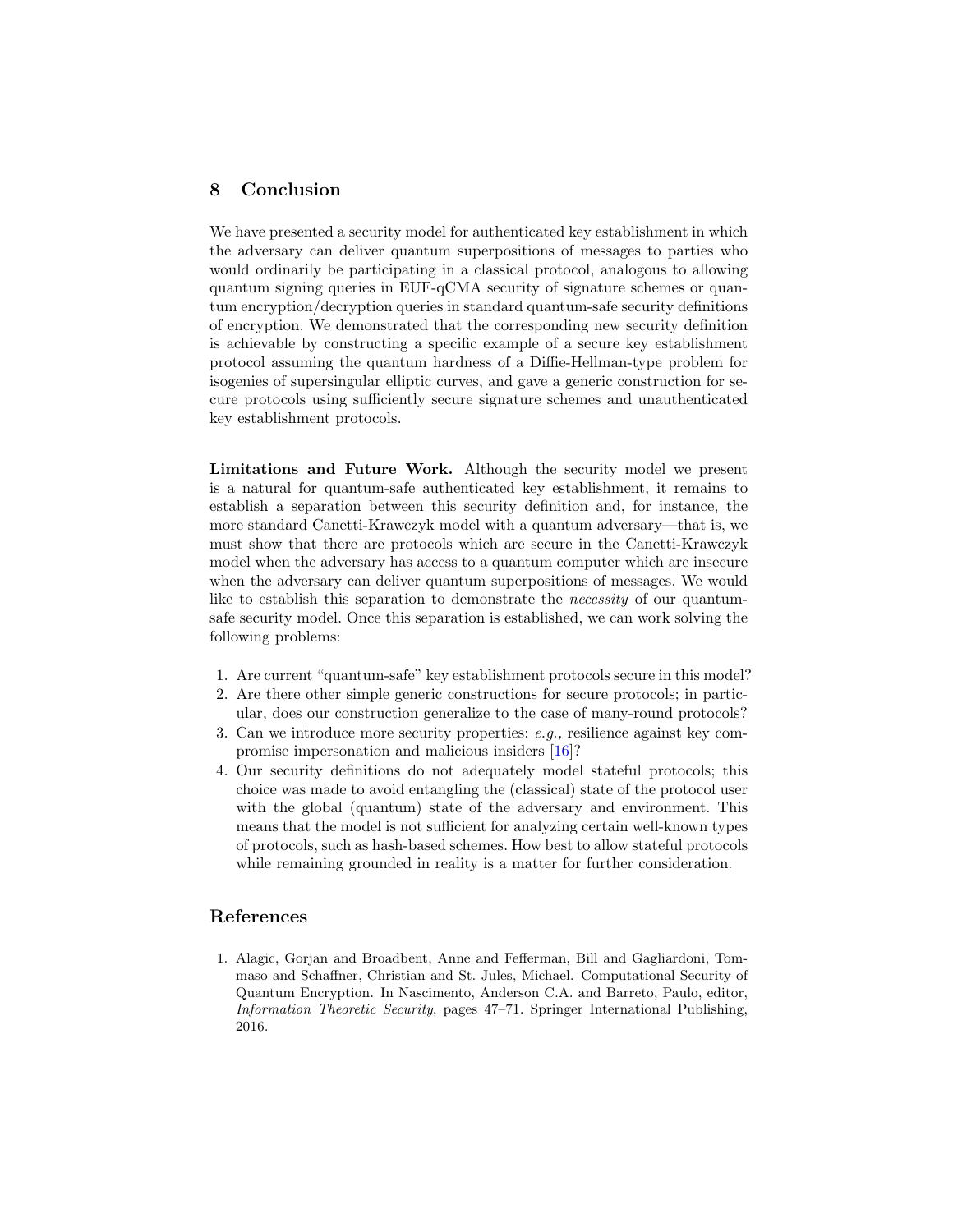- <span id="page-17-7"></span>2. Paulo S. L. M. Barreto, Shay Gueron, Tim Gueneysu, Rafael Misoczki, Edoardo Persichetti, Nicolas Sendrier, and Jean-Pierre Tillich. Cake: Code-based algorithm for key encapsulation. Cryptology ePrint Archive, Report 2017/757, 2017.
- <span id="page-17-2"></span>3. Mihir Bellare, Ran Canetti, and Hugo Krawczyk. A modular approach to the design and analysis of authentication and key exchange protocols. In *Proceedings* of STOC '98, pages 419–428. ACM Press, 1998.
- <span id="page-17-1"></span>4. Mihir Bellare and Phillip Rogaway. Entity Authentication and Key Distribution. In Stinson, Douglas R., editor, Advances in Cryptology — CRYPTO '93, pages 232–249, Berlin, Heidelberg, 1994. Springer Berlin Heidelberg.
- <span id="page-17-12"></span>5. Jean-François Biasse, David Jao, and Anirudh Sankar. A Quantum Algorithm for Computing Isogenies between Supersingular Elliptic Curves. In Meier, Willi and Mukhopadhyay, Debdeep, editor, Progress in Cryptology — INDOCRYPT 2014, pages 428–442, Cham, 2014. Springer International Publishing.
- <span id="page-17-5"></span>6. Dan Boneh and Mark Zhandry. Secure Signatures and Chosen Ciphertext Security in a Quantum Computing World. In Canetti, Ran and Garay, Juan A., editor, Advances in Cryptology — CRYPTO 2013, pages 361–379, Berlin, Heidelberg, 2013. Springer Berlin Heidelberg.
- <span id="page-17-3"></span>7. Ran Canetti and Hugo Krawczyk. Analysis of Key-Exchange Protocols and Their Use for Building Secure Channels. In Pfitzmann, Birgit, editor, Advances in Cryptology — EUROCRYPT 2001, pages 453–474, Berlin, Heidelberg, 2001. Springer Berlin Heidelberg.
- <span id="page-17-10"></span>8. Luca De Feo, David Jao, and Jérôme Plût. Towards quantum-resistant cryptosystems from supersingular elliptic curve isogenies. J. Math. Cryptol., 8:209–247, 2014.
- <span id="page-17-0"></span>9. Whitfield Diffie and Martin Hellman. New Directions in Cryptography. IEEE Trans. Inf. Theor., 22(6):644–654, September 2006.
- <span id="page-17-9"></span>10. Edward Eaton and Fang Song. Making Existential-Unforgeable Signatures Strongly Unforgeable in the Quantum Random-Oracle Model. In Proceedings of TQC, pages 1–16, Germany, 2015. Dagstuhl Publishing.
- <span id="page-17-6"></span>11. Tommaso Gagliardoni, Andreas Hülsing, and Christian Schaffner. Semantic security and indistinguishability in the quantum world. In Matthew Robshaw and Jonathan Katz, editors, Advances in Cryptology — CRYPTO 2016, pages 60–89, Berlin, Heidelberg, 2016. Springer Berlin Heidelberg.
- <span id="page-17-11"></span>12. Robin Hartshorne. Algebraic Geometry. Number 52 in Graduate Texts in Mathematics. Springer-Verlag, New York, 1977.
- <span id="page-17-15"></span>13. A.S. Holevo. An analog of the theory of statistical decisions in noncommutative probability theory. Trans. Mosc. Math. Soc., 26:133–149, 1972.
- <span id="page-17-8"></span>14. Marc Kaplan, Gaëtan Leurent, Anthony Leverrier, and María Naya-Plasencia. Breaking symmetric cryptosystems using quantum period finding. In Matthew Robshaw and Jonathan Katz, editors, Advances in Cryptology — CRYPTO 2016, pages 207–237, Berlin, Heidelberg, 2016. Springer Berlin Heidelberg.
- <span id="page-17-13"></span>15. Hugo Krawczyk and Tal Rabin. Chameleon Hashing and Signatures, 1997. Manuscript.
- <span id="page-17-4"></span>16. Brian LaMacchia, Kristin Lauter, and Anton Mityagin. Stronger Security of Authenticated Key Exchange. In Susilo, Willy and Liu, Joseph K. and Mu, Yi, editor, Provable Security: First International Conference, pages 1–16, Berlin, Heidelberg, 2007. Springer Berlin Heidelberg.
- <span id="page-17-14"></span>17. Dominic Mayers and Andrew Yao. Quantum cryptography with imperfect apparatus. In Proceedings of the 39th Annual Symposium on Foundations of Computer Science, FOCS '98, Washington, DC, USA, 1998. IEEE Computer Society.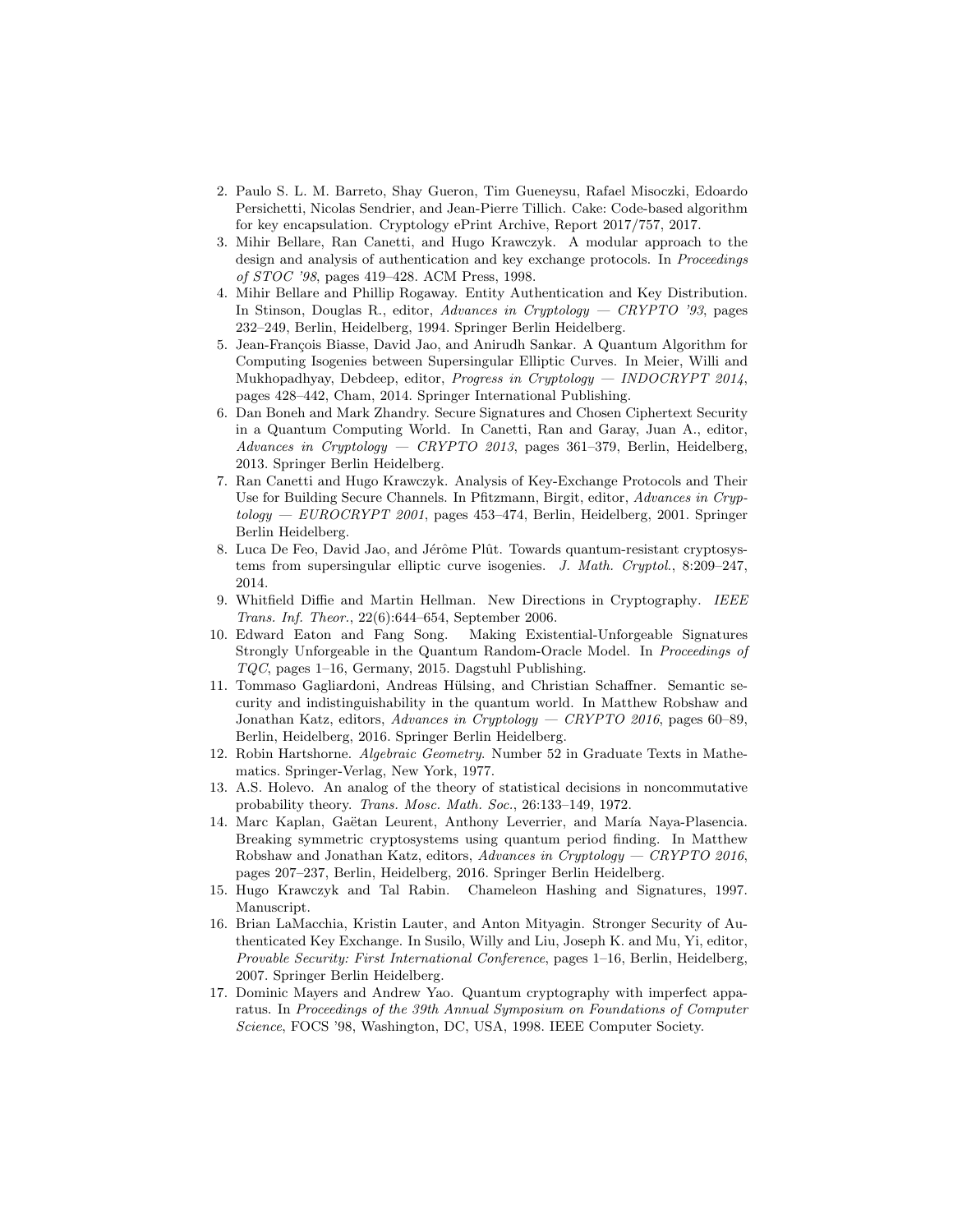- <span id="page-18-0"></span>18. Michele Mosca, Douglas Stebila, and Berkant Ustaoğlu. Quantum Key Distribution in the Classical Authenticated Key Exchange Framework. In Gaborit, Philippe, editor, Post-Quantum Cryptography: 5th International Workshop, pages 136–154, Berlin, Heidelberg, 2013. Springer Berlin Heidelberg.
- <span id="page-18-7"></span>19. Joseph J. Rotman. An Introduction to the Theory of Groups. Number 148 in Graduate Texts in Mathematics. Springer, New York, 1995.
- <span id="page-18-5"></span>20. Joseph H. Silverman. The Arithmetic of Elliptic Curves. Number 106 in Graduate Texts in Mathematics. Springer, New York, 1986.
- <span id="page-18-11"></span>21. Vladimir Soukharev, David Jao, and Srinath Seshadri. Post-Quantum Security Models for Authenticated Encryption. In Takagi, Tsuyoshi, editor, Post-Quantum Cryptography: 7th International Workshop, pages 64–78, Cham, 2016. Springer International Publishing.
- <span id="page-18-9"></span>22. Xi Sun, Haibo Tian, and Yumin Wang. Toward Quantum-resistant Strong Designated Verifier Signature. Int. J. Grid Util. Comput., 5(2):80–86, 2014.
- <span id="page-18-6"></span>23. John Tate. Endomorphisms of Abelian Varieties Over Finite Fields. Invent. Math.,  $2:134 - 144, 1966.$
- <span id="page-18-3"></span>24. Dominique Unruh. Quantum Position Verification in the Random Oracle Model. In Garay, Juan A. and Gennaro, Rosario, editor, Advances in Cryptology — CRYPTO 2014, pages 1–18, Berlin, Heidelberg, 2014. Springer Berlin Heidelberg.
- <span id="page-18-10"></span>25. Umesh Vazirani and Thomas Vidick. Fully device-independent quantum key distribution. Phys. Rev. Lett., 113:140501, Sep 2014.
- <span id="page-18-8"></span>26. Jacques Vélu. Isogénies Entre Courbes Elliptiques. C. R. Acad. Sci. Paris Sér. A-B, 273:A238 – A241, 1971.
- <span id="page-18-1"></span>27. Han Weiwei and He Debiao. An authenticated key agreement protocol using isogenies between elliptic curves. 2010 Second International Workshop on Education Technology and Computer Science, 1:366–369, 2010.
- <span id="page-18-12"></span>28. Gustavo H. M. Zanon, Marcos A. Simplicio Jr., Geovandro C. C. F. Pereira, Javad Doliskani, and Paulo S. L. M. Barreto. Faster isogeny-based compressed key agreement. Cryptology ePrint Archive, Report 2017/1143, 2017. [https:](https://eprint.iacr.org/2017/1143) [//eprint.iacr.org/2017/1143](https://eprint.iacr.org/2017/1143).
- <span id="page-18-4"></span>29. Mark Zhandry. Secure Identity-Based Encryption in the Quantum Random Oracle Model. In Advances in Cryptology — CRYPTO 2012, 2012.
- <span id="page-18-2"></span>30. Jiang Zhang, Zhenfeng Zhang, Jintai Ding, Michael Snook, and Özgür Dagdelen. Authenticated key exchange from ideal lattices. In Elisabeth Oswald and Marc Fischlin, editors, Advances in Cryptology - EUROCRYPT 2015, pages 719–751. Springer Berlin Heidelberg, 2015.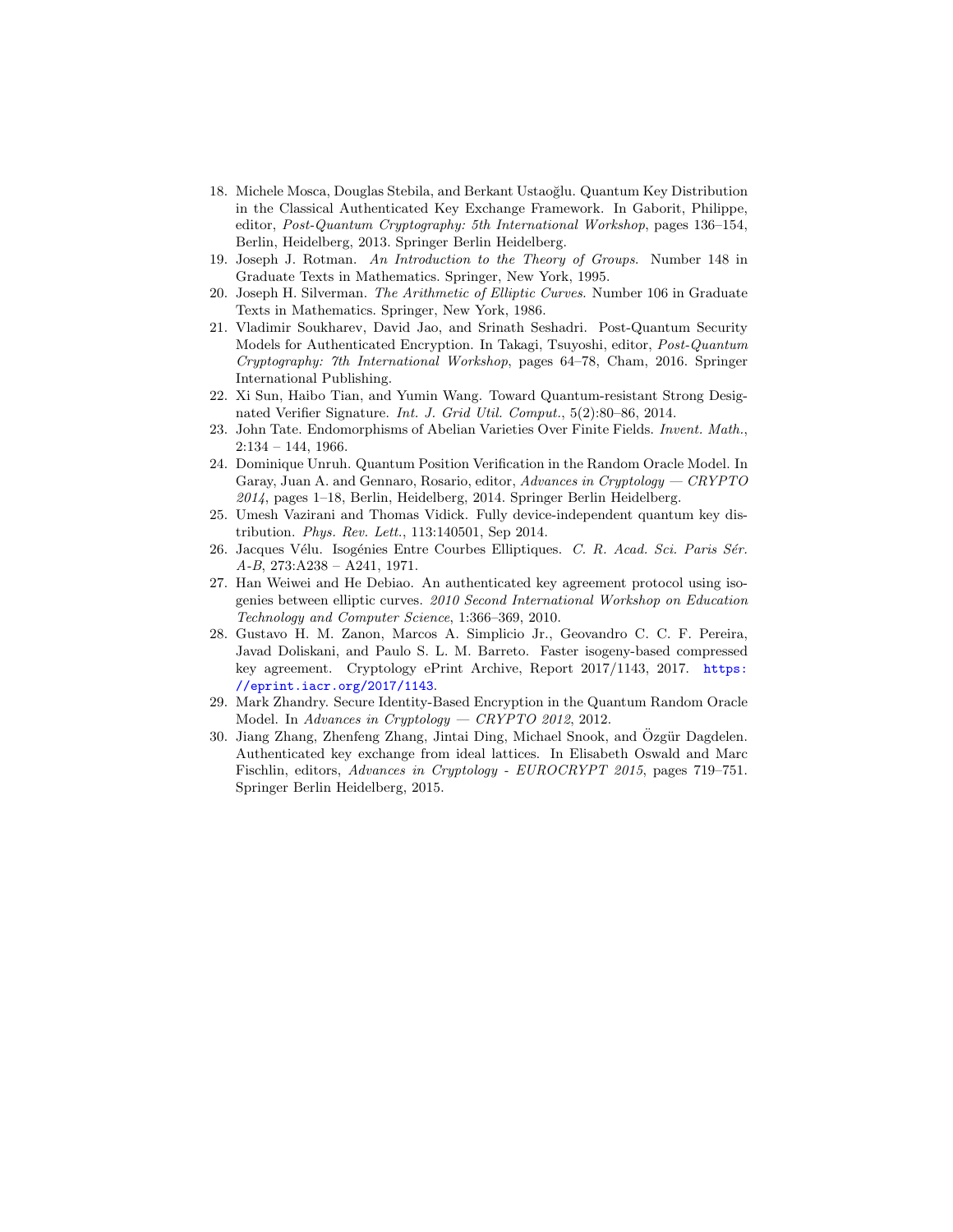# A Figures

# A.1 A Depiction of the j-Invariant Computation for our Protocol



<span id="page-19-0"></span>Fig. 1. A diagram explaining the j-invariant computation for the authentication portion. If  $\mathcal{P}_k$  wishes to send a message to  $\mathcal{P}_\ell$ , they follow the blue and red arrows, respectively, in the upper half of the diagram to sign and verify. If  $\mathcal{P}_{\ell}$  wishes to send a message to  $\mathcal{P}_k$ , they use the bottom half of the diagram.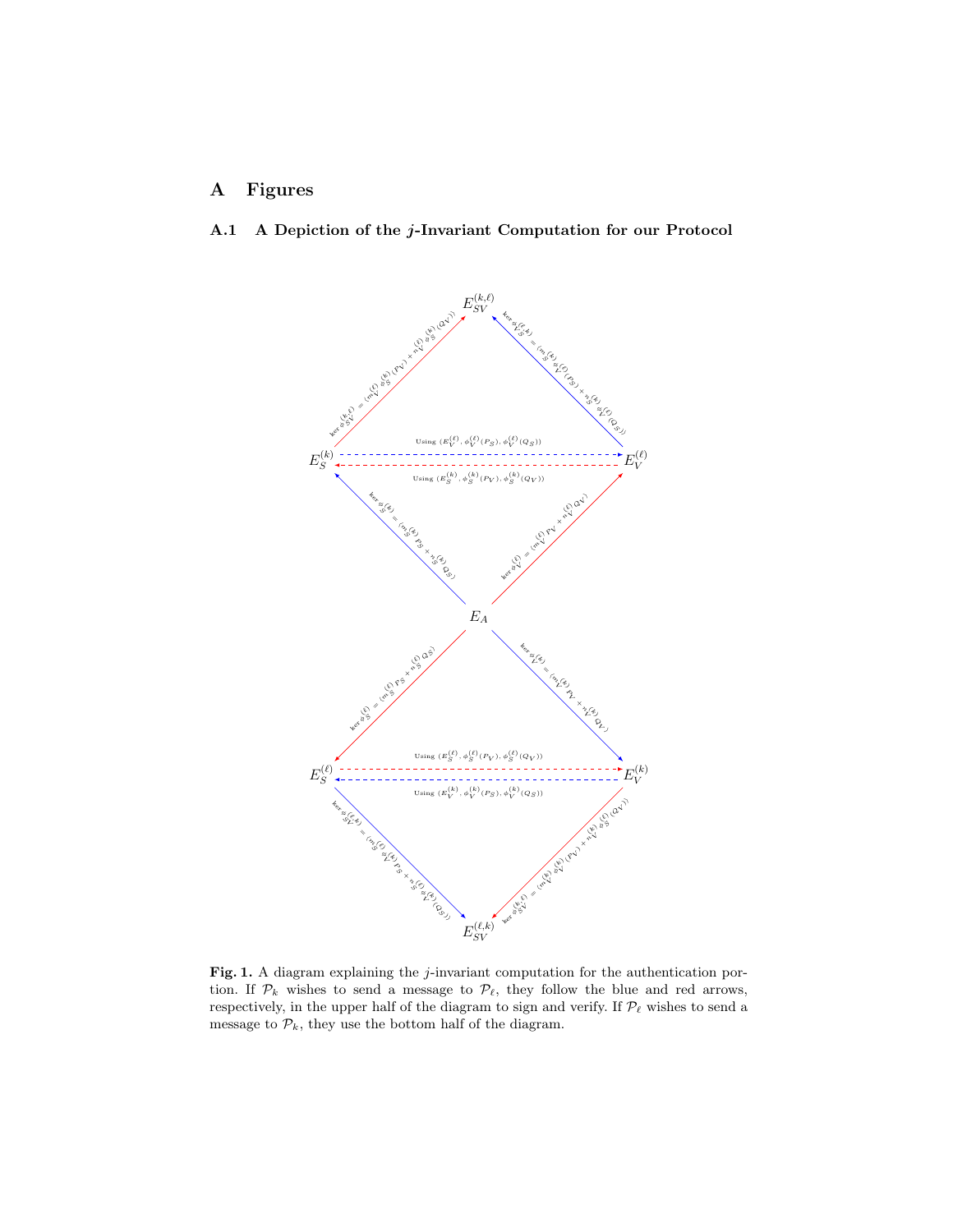### <span id="page-20-1"></span>A.2 A Depiction of a Pair of Matching Sessions for a Protocol Generated from our Construction (Theorem [1\)](#page-11-1)

$$
\begin{array}{lll} \begin{array}{ccccc} & \mathcal{P}'_I & \mathcal{P}'_R & \\ & & \mathcal{P}'_R & \\ & & m_{\Psi^{(I)}} & \mathcal{O}_{\Psi^{(I)}} = \text{Sign}_{\text{sk}_I}(m_{\Psi^{(I)}}) & \\ & & (m'_I, \sigma'_I) & \\ & & & (m'_I, \sigma'_I) & \\ & & & (m'_R, \sigma'_R) & \\ & & & (H^t_{\Psi^{(R)}}, \sigma_{\Psi^{(R)}} = \text{Sign}_{\text{sk}_R}(m_{\Psi^{(R)}}) & \\ & & (H^t_{\Psi^{(R)}} = 1) & \\ & & (H^t_{\Psi^{(R)}} = 1) & \\ & & & (H^t_{\Psi^{(R)}} = 1) & \\ & & & (H^t_{\Psi^{(R)}} = 1) & \\ & & & \text{if } b_{\Psi^{(I)}} = 1, & \\ & & & \text{accept } K_{\Psi^{(I)}} & \\ & & & & \text{if } b_{\Psi^{(I)}} = 1 = b_{\Psi^{(R)}}, \text{ then } K_{\Psi^{(I)}} = K_{\Psi^{(R)}} & \end{array} \end{array}
$$

<span id="page-20-0"></span>Fig. 2. An execution of a secure AKE protocol constructed as in Theorem [1.](#page-11-1) Values in blue are computed by the initiating party, while those in red are computed by the responding party.

## B Proof of Theorem [1](#page-11-1)

To prove this result, we must first show how, given an instance (pk) of the strongly EUF-qCMA game, we can emulate a quantum messaging oracle  $O_{\mathcal{P}_k}$ for a party  $P_k$  with public key pk for S.

For an unauthenticated key exchange protocol  $\Pi$ , let the parties be denoted by  $\mathcal{P}_k$  for some values of k, and for each such party let  $\mathcal{P}'_k$  denote the corresponding party for protocol  $\Pi'$  defined as in Theorem [1.](#page-11-1) Notice that

$$
\mathcal{P}'_k(m,\sigma) = \begin{cases} (\perp, \perp) \text{ if } \text{Ver}_{\text{pk}_{\mathcal{P}'}}(m,\sigma) = 0 \\ (\mathcal{P}_k(m), \text{Sign}_{\text{sk}_{\mathcal{P}_k}}(\mathcal{P}_k(m)) \text{ otherwise } \end{cases}.
$$

Then, to emulate the quantum messaging oracle, first write  $\mathcal{P}(m)$  to an auxiliary register to obtain

$$
\sum_{m,\sigma,y} \alpha_{m,\sigma,y} \left| m \right\rangle \left| \sigma \right\rangle \left| \mathcal{P}(m) \right\rangle \left| y \right\rangle.
$$

Use the strongly EUF-qCMA signing oracle on the third register to obtain

$$
\sum_{m,\sigma,y} \alpha_{m,\sigma,y} |m\rangle |\sigma\rangle |P(m)\rangle |{\rm Sign}_{\rm sk}(\mathcal{P}(m))\rangle |y\rangle.
$$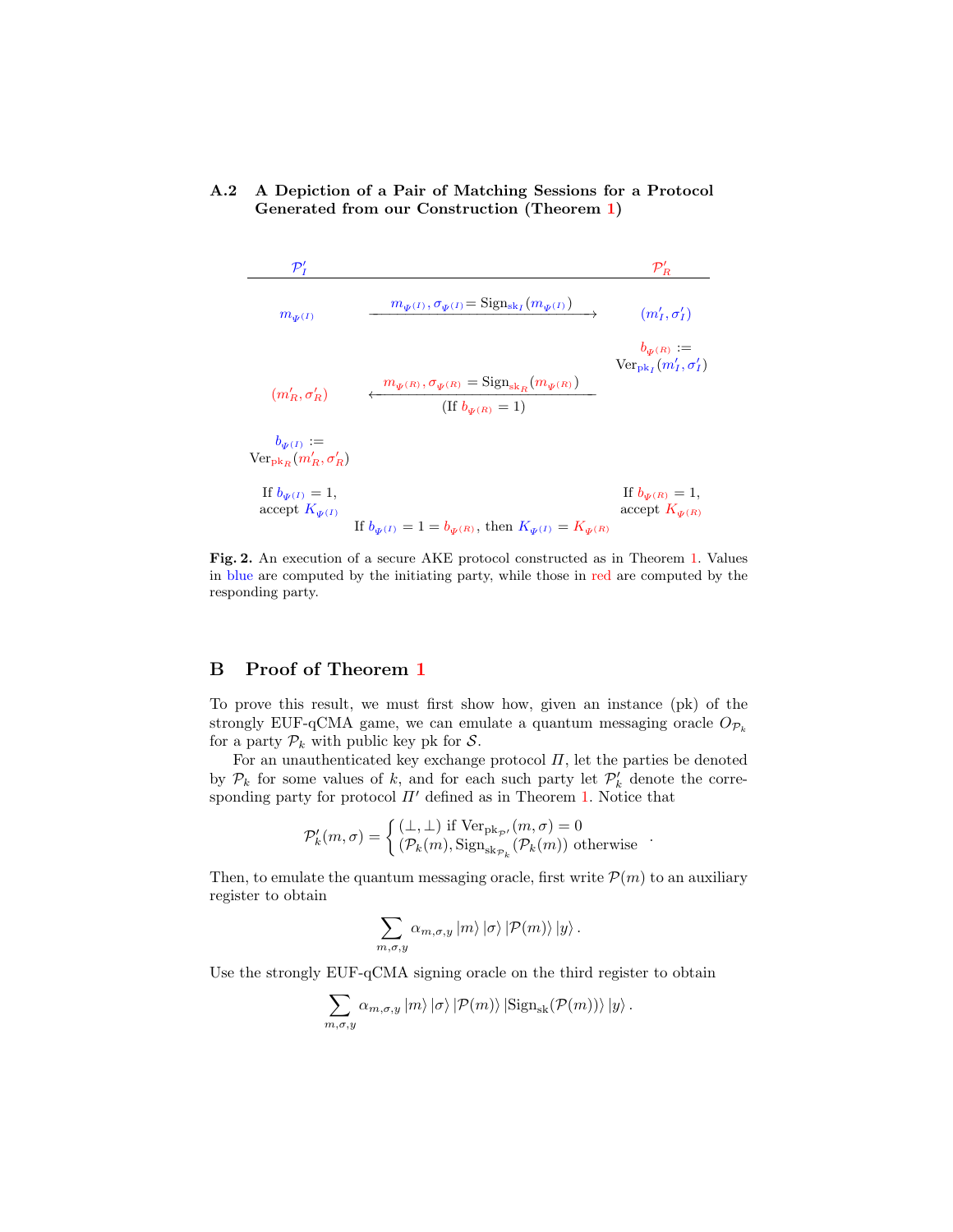Then apply  $U_{\text{Ver}}$  which maps  $|m'\rangle |\sigma'\rangle |y\rangle |z\rangle$  to

$$
\begin{cases} |m'\rangle |\sigma'\rangle |y \oplus m'\rangle |z \oplus \sigma'\rangle & \text{if } \text{Ver}(m, \sigma) = 1\\ |m'\rangle |\sigma'\rangle |y \oplus \bot\rangle |z \oplus \bot\rangle & \text{otherwise} \end{cases}
$$

to the last registers to obtain

$$
\sum_{m,\sigma,y} \alpha_{m,\sigma,y} |m\rangle |\sigma\rangle |P(m)\rangle |\text{Sign}_{\text{sk}}(\mathcal{P}(m))\rangle |y \oplus \mathcal{P}(m,\sigma)\rangle ;
$$

the last register is the one we give to  $A$ . Note in particular that we are holding onto the registers that contain valid message/signature pairs; in fact, we hold one such pair of registers for each query we make to the signing oracle. It follows that if we can persuade  $A$  to send us a pair of registers which, when measured, yield a valid message-signature pair different from those that we will obtain by measuring the registers we already hold, then with non-negligible probability we can win the strongly EUF-qCMA game.

Knowing that we can use the quantum signing oracle for the strongly EUFqCMA game to emulate a quantum messaging oracle for a party, we show that the security of the signature scheme restricts the class of messages that an adversary can construct. The results are presented in the following technical lemmas.

We first demonstrate two restrictions that we can place on the behaviour of A without loss of generality.

**Lemma 1.** Suppose there is an adversary A who wins the security game for  $\Pi'$ with advantage Adv who delivers two or more messages to a single party in a given session. Then there is an adversary  $A'$  who wins the security game for  $\Pi'$ with the same advantage who never delivers two or more messages to a single party in a given session.

Proof. The response to any message delivered to a party in a given session beyond the first is  $(\perp, \perp)$ ; this is because  $\Pi$  is a two-round key establishment protocol and so any message delivered beyond the first is invalid. Let  $\mathcal{A}'$  be defined as  $A$  is, except that whenever  $A'$  would deliver the second message to a party in a given session, it instead simply writes  $(\perp, \perp)$  to its target register. It is clear that  $\mathcal{A}'$  wins the security game with the same probability as  $\mathcal{A}$ .

<span id="page-21-0"></span>**Lemma 2.** Suppose there is an adversary A who wins the security game for  $\Pi'$ with advantage Adv, who at some point sends the last register of the global state

$$
\left| \varGamma \right\rangle =\sum_{\pmb{\mu},m,\sigma}\alpha_{\pmb{\mu},m,\sigma}\left| \pmb{\mu}\right\rangle \left| m,\sigma\right\rangle
$$

to a responding party  $\mathcal{P}_R$  in session  $\Psi'$ , who believes they are participating in a session  $\Psi$  with initiating party  $\mathcal{P}_I$ , such that

$$
\sum_{\text{Ver}_{\text{sk}_I}(m,\sigma)=1}\sum_{\pmb{\mu}}|\alpha_{\pmb{\mu},m,\sigma}|^2
$$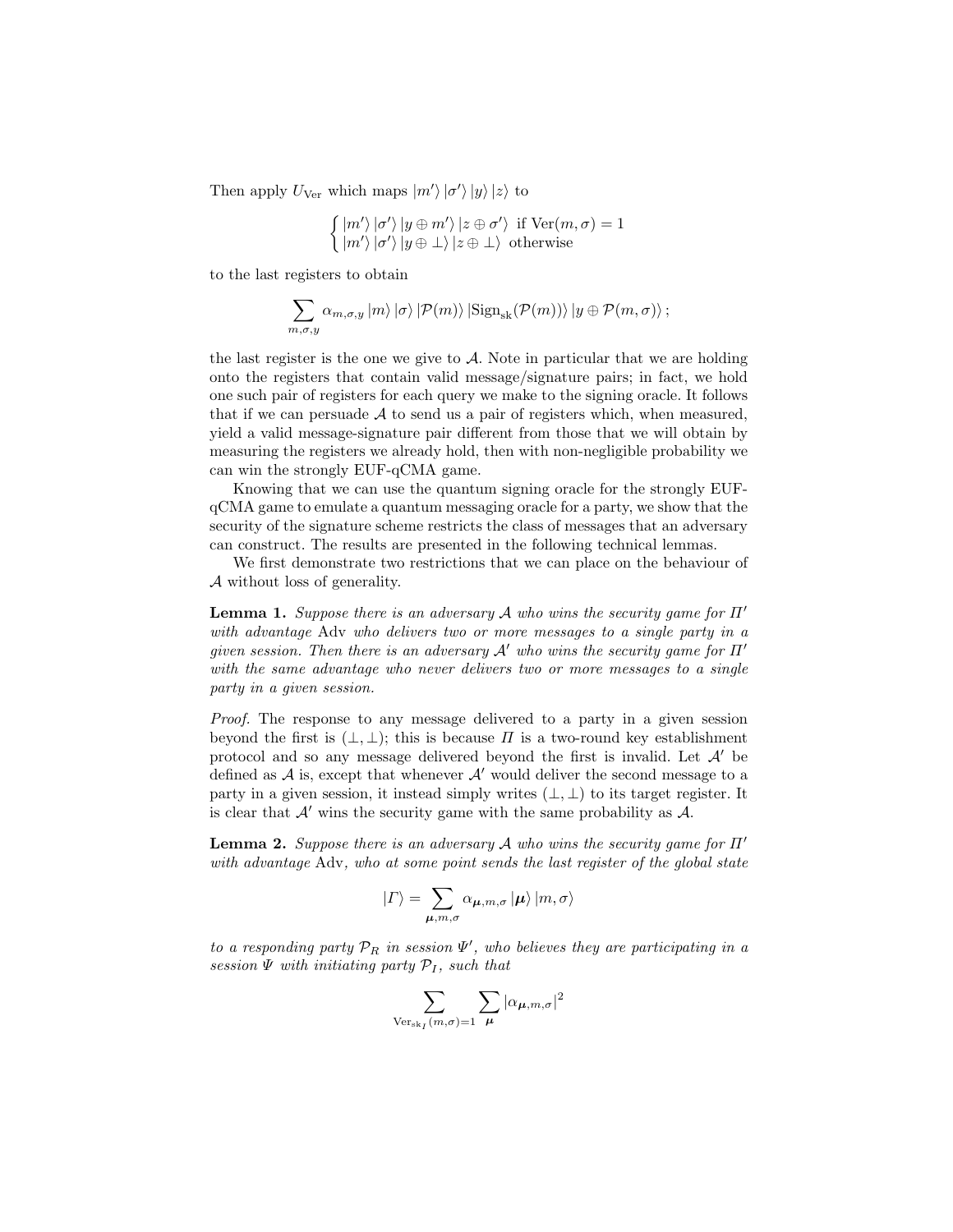is negligible. Then there is an adversary  $A'$  who wins the security game with advantage Adv' which differs only negligibly from Adv, such that  $\mathcal{A}'$  never sends a register in such a state.

*Proof.* Let A be such an adversary. First we show that  $\Psi'$  cannot possibly be the session on which  $\mathcal A$  will choose to be tested. Suppose to the contrary that  $\Psi'$  is the test session. The global state after the Test query will be

$$
|\Gamma\rangle = \sum_{\text{Ver}_{\text{sk}_I}(m,\sigma)=0} \sum_{\mu} \alpha_{\mu,m,\sigma} |\mu\rangle |m,\sigma\rangle | \perp\rangle
$$
  
+ 
$$
\sum_{\text{Ver}_{\text{sk}_I}(m,\sigma)=1} \sum_{\mu} \alpha_{\mu,m,\sigma} |\mu\rangle |m,\sigma\rangle |\kappa_b(m)\rangle
$$

where  $\kappa_b(m)$  is either a correct key for session  $\Psi'$  on incoming message m, or a random string; in particular, in either case is it not  $\bot$ . Consider the state

$$
|\Gamma'\rangle = \sum_{\text{Ver}_{\text{sk}_I}(m,\sigma)=0} \sum_{\mu} \alpha_{\mu,m,\sigma} |\mu\rangle |m,\sigma\rangle | \perp\rangle
$$
  
+ 
$$
\sum_{\text{Ver}_{\text{sk}_I}(m,\sigma)=1} \sum_{\mu} \alpha_{\mu,m,\sigma} |\mu\rangle |m,\sigma\rangle |r(m)\rangle
$$

for randomly chosen strings  $r(m)$ . In particular, observe that the ensembles  $\mathcal{D} = \{D_{\lambda,r}\}\$ and  $\mathcal{D}' = \{D_{\lambda,r}\}\$  of measurement outcomes of  $|\Gamma\rangle$  and  $|\Gamma'\rangle$  (parameterized by the security parameter and random input) are computationally indistinguishable by the previous lemma, since if they were not, we could distinguish  $| \Gamma \rangle$  from  $| \Gamma' \rangle$  with non-negligible advantage. In particular, in this case this means that if A were instead given  $| \Gamma' \rangle$ , and then performed his measurement in order to guess the value  $b$ , the result would, except with negligible probability, be indistinguishable from the result of measuring  $| \Gamma \rangle$ , regardless of the value of b. Since  $|\Gamma'\rangle$  carries no information about b, A cannot possibly guess b by measuring  $|\Gamma'\rangle$  with probability different from  $\frac{1}{2}$ . Thus when measuring  $|\Gamma\rangle$  and guessing,  $\mathcal A$  guesses correctly with probability at most negligibly greater than  $\frac{1}{2}$ , contradicting our assumption. Hence  $\Psi'$  cannot be the test session.

By a similar argument,  $A$  can construct a register that is indistinguishable from the response  $\mathcal{P}_R$  would give on this input register. Hence  $\mathcal{A}'$  proceeds exactly as A would, except that whenever he would send a register as described in the statement of the lemma, he instead constructs an indistinguishable register.

Since A deals with at most polynomially-many registers, we can make as many substitutions of this kind as required and the probability that the resultant state is distinguishable from the correct state is negligible; hence,  $A'$ , defined in this way, wins the security game with advantage at most negligibly different from Adv, as required.

Hence we can assume without loss of generality that our adversary  $A$  never delivers more than one message in a session and never delivers a superposition of messages for which the total probability amplitude of the valid content is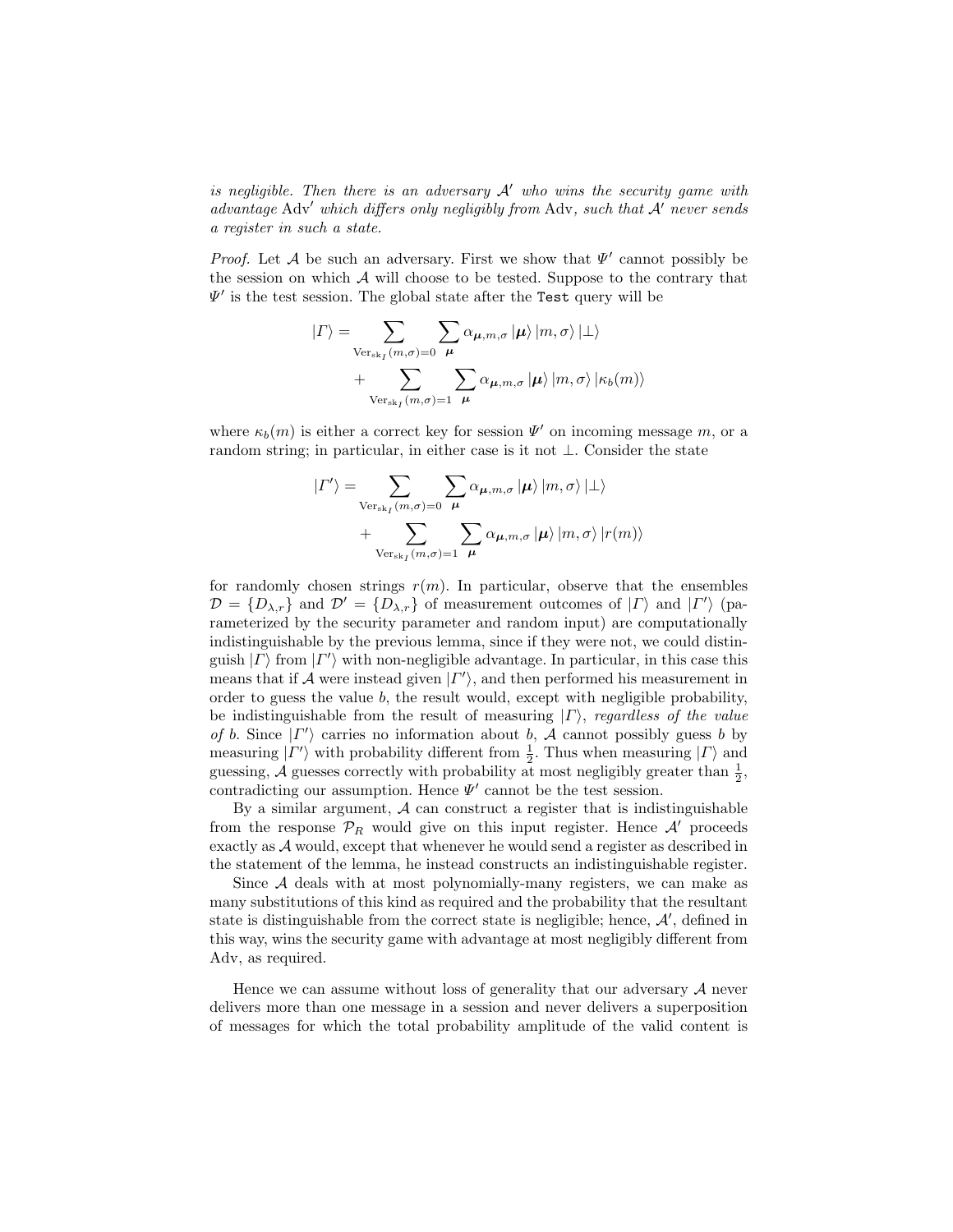negligible. This will allow us to use an adversary  $A$  who delivers a superposition of messages in a session for which the amplitude of a valid, but unsent, message is non-negligible as a forger for a signature scheme; this tells us then that the probability of the adversary delivering such a message is negligible.

<span id="page-23-0"></span>**Lemma 3.** Let A be an adversary which wins the security game with nonnegligible advantage. Let

$$
\left| \varGamma \right\rangle =\sum_{\boldsymbol{\mu},m_{I},\sigma_{I}}\alpha_{\boldsymbol{\mu},m_{I},\sigma_{I}}\left| \boldsymbol{\mu}\right\rangle \left| m_{I},\sigma_{I}\right\rangle
$$

be the global state after the last register is delivered by  $A$  to  $\mathcal{P}_R$  in a clean session. Further, let  $(m^*, \sigma^*)$  be the message and signature that  $\mathcal{P}_I$  would send in this session. Let

$$
\mathscr{F} = \{ (m_I, \sigma_I) \colon \text{Ver}_{\text{pk}_I}(m_I, \sigma_I) = 1 \text{ and } (m_I, \sigma_I) \neq (m_I^*, \sigma_I^*) \}
$$

of potential "forgeries." If  $(\text{Gen}, \text{Sign}, \text{Ver})$  is strongly  $EUF-qCMA$ , then except with negligible probability, the quantity

$$
\varPhi \equiv \sum_{\boldsymbol{\mu},(m_I,\sigma_I) \in \mathscr{F}} |\alpha_{\boldsymbol{\mu},m_I,\sigma_I}|^2
$$

is negligible.

Proof. We show how to forge a signature against (Gen, Sign, Ver) in the strongly EUF-qCMA game if  $\Phi$  is non-negligible.

Suppose we are given an instance (pk) of the EUF-qCMA game. We will run  $\mathcal A$  essentially as normal, by establishing public key/private key pairs for as many parties as A requires; for one party  $\mathcal{P}_{i^*}$  chosen at random, however, we will set their private key as pk (and the underlying secret key will remain unknown to us). With probability at least  $\frac{1}{p(\lambda)}$ , where  $p(\lambda)$  is a bound on the number of parties  $A$  requires (and which is at most polynomial in  $\lambda$ ), we have selected the initiator of this clean session. In particular this means that, at least until the session is over,  ${\cal A}$  will not issue RequestPrivateKey(id $_{i^*}$ ), and so we will not have to produce it. Whenever a party needs to sign a message we use their private key, unless that party is  $\mathcal{P}_{i^*}$ , in which case we simply use the signing oracle from the strongly EUF-qCMA game, as described above. Notice that by our assumption that  $A$  never delivers two or more messages to a party in the same session, each time we query the signing oracle we are querying it for a different session; since the session identifier is included in the signed message, this means that, in particular, if we measure the results of our queries to the signing oracle we will never obtain the same message/signature pairs. Moreover, because of the construction we use to model the party from the signing oracle, each use of the signing oracle results in a register which will, with probability 1, yield a valid message/signature pair upon measurement. In particular, this means that if A ever sends us a superposition of messages for which the probability amplitude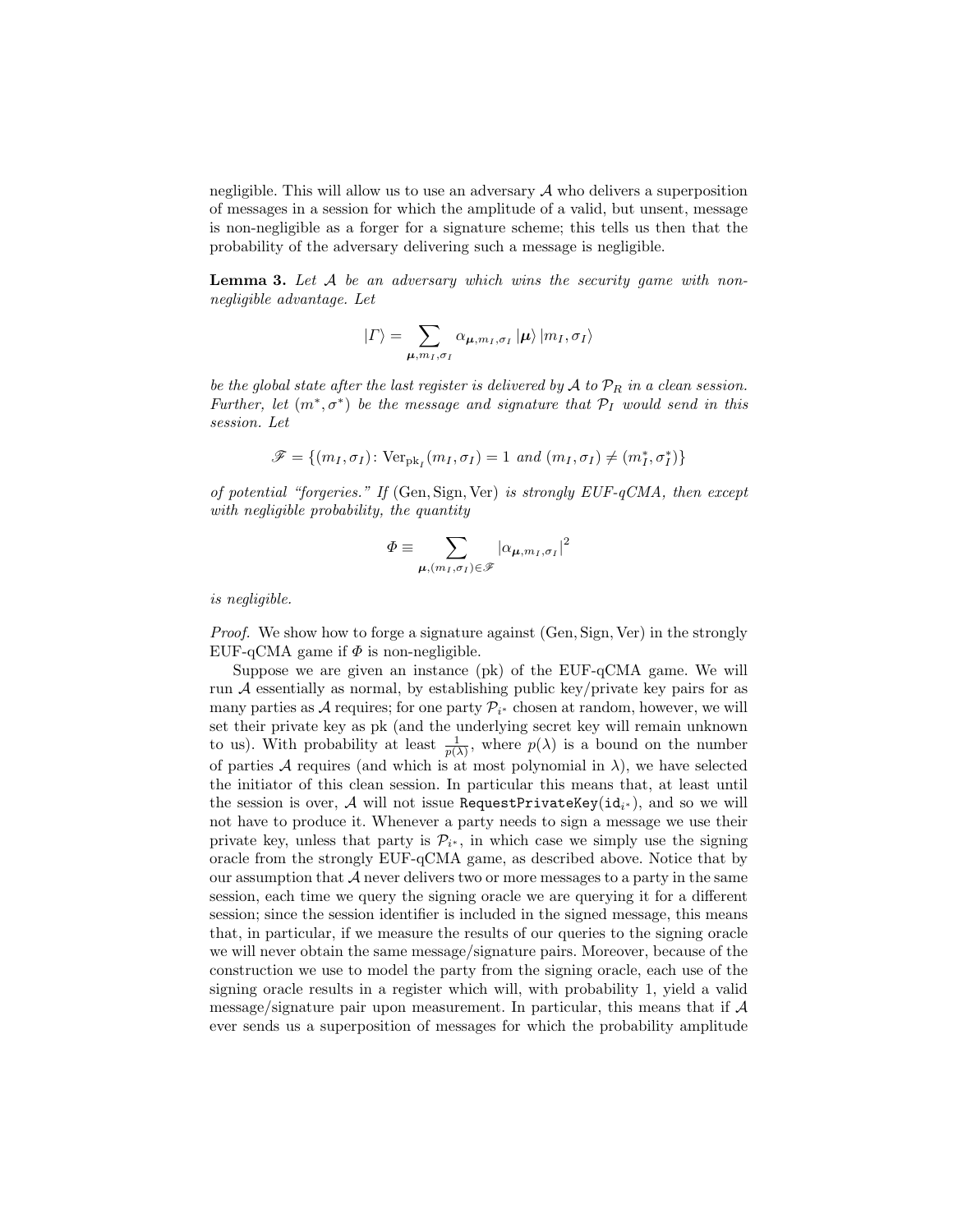of a forged message is non-negligible, then by measuring that register and the registers we hold, we will obtain  $q + 1$  distinct valid message/signature pairs, where  $q$  is the number of calls we have made to the signing oracle.

A will perform some unitary operations on the qubits he holds; thus the global state becomes

$$
\left| \varGamma \right\rangle =\sum_{\boldsymbol{\mu},m_{I},\sigma_{I}}\alpha_{\boldsymbol{\mu},m_{I},\sigma_{I}}\left| \boldsymbol{\mu}\right\rangle \left| m^{\ast},\sigma^{\ast}\right\rangle \left| m_{I},\sigma_{I}\right\rangle
$$

and A sends the last register to  $\mathcal{P}_R$  (*i.e.*, to us). If we now measure the qubits we hold, then with probability  $\Phi$ , we will obtain  $q + 1$  valid message/signature pairs. If  $\Phi$  is non-negligible, we can win the strongly EUF-qCMA game for our signature scheme; since the signature scheme is strongly EUF-qCMA, this forgery can occur with at most negligible probability, and so the probability that  $\frac{\Phi}{p(\lambda)}$ is non-negligible (and hence that  $\Phi$  is non-negligible) is negligible, as required.

### <span id="page-24-0"></span>Lemma 4. Let

$$
|\Gamma\rangle = \sum_{\mu,m_I,\sigma_I,m_R,\sigma_R} \alpha_{\mu,m_I,\sigma_I,m_R,\sigma_R} |\mu\rangle |m_I,\sigma_I\rangle |m_R,\sigma_R\rangle
$$

be the global state after the completion of a clean session  $\Psi$  owned by  $\mathcal{P}_R$ , the responding party, where the second register is the message register sent by A to  $\mathcal{P}_R$ , and the third is the message register sent by A to  $\mathcal{P}_I$ , the initiating party, if it exists. Let  $(m_I^*, \sigma_I^*)$  be the message and signature that would actually be sent by  $\mathcal{P}_I$  in step 3e of the protocol, and let  $(m_R^*, \sigma_R^*)$  be the message and signature that  $\mathcal{P}_R$  would respond with if the messages were relayed faithfully. Let  $\mathscr F$  denote the set

$$
\{(m_I, \sigma_I, m_R, \sigma_R): (\exists \iota \in \{I, R\} : \text{Ver}_{\text{pk}_\iota}(m_\iota, \sigma_\iota) = 1 \text{ and } (m_\iota, \sigma_\iota) \neq (m_\iota^*, \sigma_\iota^*))\}
$$

of potential tuples containing a "forged" signature. If (Gen, Sign, Ver) is strongly  $EUF-qCMA$ , then, except with negligible probability, the quantity

$$
\Phi \equiv \sum_{(m_I, \sigma_I, m_R, \sigma_R) \in \mathscr{F}} \sum_{\mu} |\alpha_{\mu, m_I, \sigma_I, m_R, \sigma_R}|^2
$$

is negligible.

Proof. Define

$$
\mathscr{F}_I = \{(m_I, \sigma_I, m_R, \sigma_R) \in \mathscr{F} \colon \text{Ver}_{pk_I}(m_I, \sigma_I) = 1 \land (m_I, \sigma_I) \neq (m_I^*, \sigma_I^*)\}
$$

and

$$
\mathscr{F}_{\neg I} = \{(m_I, \sigma_I, m_R, \sigma_R) \in \mathscr{F} \colon \text{Ver}_{\text{pk}_I}(m_I, \sigma_I) = 0 \lor (m_I, \sigma_I) = (m_I^*, \sigma_I^*)\}
$$

and observe that  $\mathscr{F} = \mathscr{F}_I \cup \mathscr{F}_{\neg I}$  and that this union is disjoint. By Lemma [3,](#page-23-0) we know that

$$
\Phi_I = \sum_{(m_I, \sigma_I, m_R, \sigma_R) \in \mathcal{F}_I} \sum_{\mu} |\alpha_{\mu, m_I, \sigma_I, m_R, \sigma_R}|^2
$$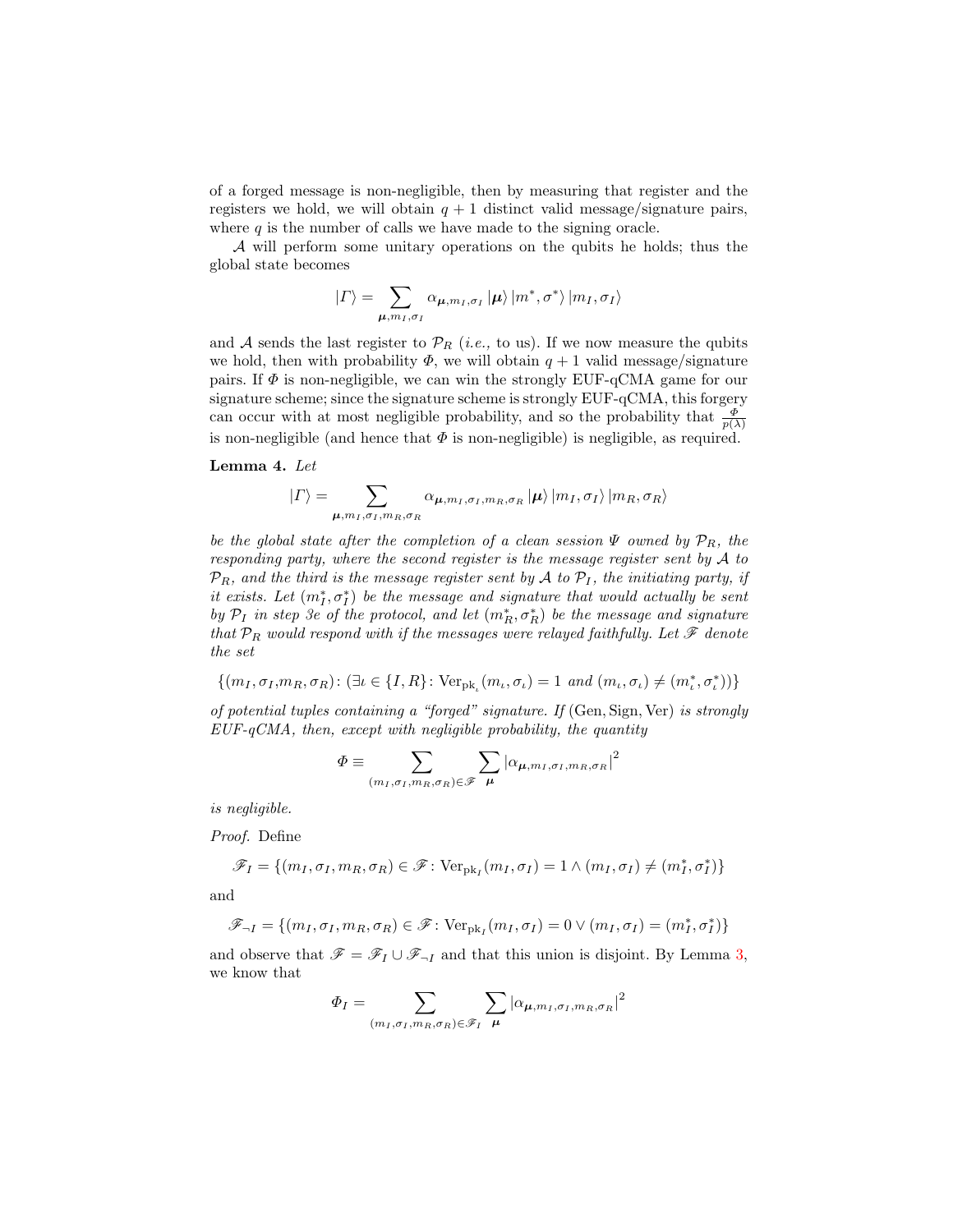is negligible. Then we need only prove that

$$
\Phi_{\neg I} = \sum_{(m_I, \sigma_I m_R, \sigma_R) \in \mathscr{F}_{\neg I}} \sum_{\mu} |\alpha_{\mu, m_R, \sigma_R, m_I, \sigma_I}|^2
$$

is negligible, since  $\Phi = \Phi_I + \Phi_{\neg I}$ . As in the proof of lemma [3,](#page-23-0) we can try to win the EUF-qCMA game by choosing a random party  $P$  and hoping that  $A$  "forges" a signature against them; then we measure the registers we hold to obtain a forgery. This succeeds with probability at least  $\Phi_{\neg I}$ , and so this quantity must be negligible except with negligible probability, as required.

Lemma 5. Let

$$
\left| \varGamma \right\rangle = \sum_{m \in M} \alpha_m \left| m \right\rangle + \sum_{c \in C} \alpha_c \left| c \right\rangle \; \; and \; \; \left| \varGamma' \right\rangle = \sum_{m \in M} \alpha_m \left| m \right\rangle + \sum_{c \in C} \alpha_c \left| r(c) \right\rangle
$$

be normalized quantum states, where  $M$  and  $C$  are disjoint, nonempty, finite sets,  $r(c) \notin M$  for all  $c \in C$ , and  $\sum_{c \in C} |\alpha_c|^2$  is negligible. Then the advantage that any adversary has in distinguishing  $| \Gamma \rangle$  from  $| \Gamma' \rangle$  is negligible.

*Proof.* Note that  $1 - |\langle \Gamma | \Gamma' \rangle|^2 \leq 2 \sum_{c \in C} |\alpha_c|^2$ . The result then follows from the Holevo-Helstrom theorem [\[13,](#page-17-15) Sections 5–7].

<span id="page-25-0"></span>Lemma 6. Consider the following state distinguishing game for some quantum states states  $|\Gamma_0\rangle$ ,  $|\Gamma_1\rangle$ ,  $|\Gamma'_0\rangle$  and  $|\Gamma'_1\rangle$ :

i. C selects  $b \in \{0,1\}$  uniformly at random, and sends  $|\Gamma_b\rangle$  to A.  $ii.$  A performs some computations and outputs a guess  $b'$ . iii. A wins if  $b' = b$ .

Let A be an adversary for this game, and now consider the following game:

- i. C selects  $b \in \{0,1\}$  uniformly at random, and sends  $|\Gamma'_b\rangle$  to A.
- $ii.$  A performs some computations and outputs a guess  $b'$ .
- iii. A wins if  $b' = b$ .

The probability that  $\mathcal A$  wins the second game differs from the probability that  $\mathcal A$ wins the first game by at most

$$
\frac{1}{2}\left(\sqrt{1-|\langle\varGamma_0|\varGamma_0'\rangle|^2}+\sqrt{1-|\langle\varGamma_1|\varGamma_1'\rangle|^2}\right)
$$

*Proof.* Consider the problem of distinguishing  $| \Gamma_0 \rangle$  from  $| \Gamma_0' \rangle$ . By the Holevo-Helstrom Theorem the advantage that any procedure has in distinguishing these two states is at most  $\frac{1}{2}\sqrt{1-|\langle\Gamma_0|\Gamma'_0\rangle|^2}$ .

Consider the following distinguishing procedure: given a state  $| \Gamma_0'' \rangle$  which is either in the state  $| \Gamma_0 \rangle$  or  $| \Gamma_0' \rangle$ , each with probability  $\frac{1}{2}$ , give the state to A. If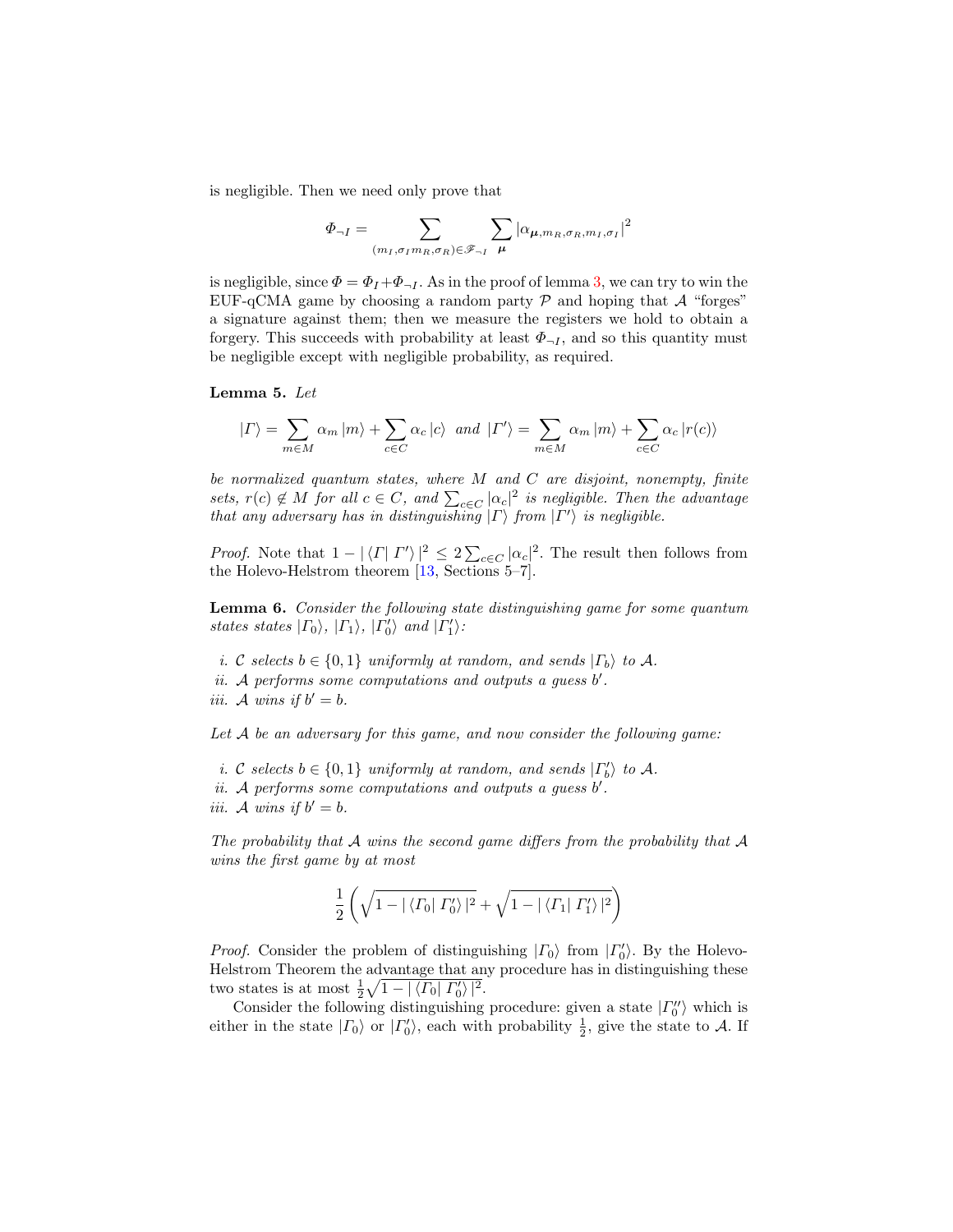A produces the guess  $b' = 0$ , guess that the state is  $| \Gamma_0 \rangle$ , and otherwise guess that the state is  $| \Gamma_0' \rangle$ . Then

$$
\mathbb{P}[\text{This Method is Correct}] = \mathbb{P}[b' = 0 \land |T''_0\rangle = |T_0\rangle] + \mathbb{P}[b' = 1 \land |T''_0\rangle = |T'_0\rangle]
$$

$$
= \mathbb{P}[b' = 0| |T''_0\rangle = |T_0\rangle] \cdot \mathbb{P}[|T''_0\rangle = |T_0\rangle]
$$

$$
+ \mathbb{P}[b' = 1| |T''_0\rangle = |T'_0\rangle] \cdot \mathbb{P}[|T''_0\rangle = |T'_0\rangle]
$$

$$
= \frac{1}{2} \mathbb{P}[b' = 0| |T''_0\rangle = |T_0\rangle] + \frac{1}{2} (1 - \mathbb{P}[b' = 0| |T''_0\rangle = |T'_0\rangle])
$$

so that

$$
\mathbb{P}[\text{This Method is Correct}] = \frac{1}{2} + \frac{1}{2} \left( \mathbb{P}[b' = 0 | | \Gamma_0'' \rangle = |\Gamma_0 \rangle \right] - \mathbb{P}[b' = 0 | | \Gamma_0'' \rangle = |\Gamma_0' \rangle])
$$

If this is not at least  $\frac{1}{2}$ , we obtain a better procedure by switching our guesses; in any case, there is a procedure that can be used to distinguish  $| \Gamma_0 \rangle$  from  $| \Gamma'_0 \rangle$ with advantage  $\frac{1}{2}$  ( $\mathbb{P}[b'=0| |T''_0\rangle = |T_0\rangle] - \mathbb{P}[b'=0| |T''_0\rangle = |T'_0\rangle]$ ), and so

$$
|\mathbb{P}[b'=0| | \Gamma_0''\rangle = |\Gamma_0\rangle] - \mathbb{P}[b'=0| | \Gamma_0''\rangle = |\Gamma_0'\rangle]| \le \sqrt{1 - |\langle \Gamma_0| \Gamma_0'\rangle|^2}.
$$

A similar argument gives that

$$
|\mathbb{P}[b'=1|\,|{\Gamma''_1}\rangle=|{\Gamma_1}\rangle]-\mathbb{P}[b'=1|\,\,|{\Gamma''_1}\rangle=|{\Gamma'_1}\rangle]|\leq \sqrt{1-|\langle{\Gamma_1}|\,{\Gamma'_1}\rangle\,|^2}.
$$

Let  $| \Gamma \rangle$  be the state given to A in the first game, and  $| \Gamma' \rangle$  be the state given to  $A$  in the second game. Then

$$
|\mathbb{P}[A \text{ wins the first game}] - \mathbb{P}[A \text{ wins the second game}]|
$$
\n
$$
= |\mathbb{P}[b' = 0 \land | \Gamma \rangle = | \Gamma_0 \rangle] + \mathbb{P}[b' = 1 \land | \Gamma \rangle = | \Gamma_1 \rangle]
$$
\n
$$
- \mathbb{P}[b' = 0 \land | \Gamma' \rangle = | \Gamma'_0 \rangle] - \mathbb{P}[b' = 1 \land | \Gamma' \rangle = | \Gamma'_1 \rangle]|
$$
\n
$$
\leq |\mathbb{P}[b' = 0 | | \Gamma \rangle = | \Gamma_0 \rangle] \mathbb{P}[| \Gamma \rangle = | \Gamma_0 \rangle]
$$
\n
$$
- \mathbb{P}[b' = 0 | | \Gamma'_0 \rangle = | \Gamma'_0 \rangle] \mathbb{P}[| \Gamma' \rangle = | \Gamma_0 \rangle]|
$$
\n
$$
+ |\mathbb{P}[b' = 1 | | \Gamma \rangle = | \Gamma_1 \rangle] \mathbb{P}[| \Gamma \rangle = | \Gamma_1 \rangle]
$$
\n
$$
- \mathbb{P}[b' = 1 | | \Gamma''_1 \rangle = | \Gamma'_1 \rangle] \mathbb{P}[| \Gamma' \rangle = | \Gamma_1 \rangle]|
$$
\n
$$
\leq \frac{1}{2} \left( \sqrt{1 - | \langle \Gamma_0 | \Gamma'_0 \rangle |^2} + \sqrt{1 - | \langle \Gamma_1 | \Gamma'_1 \rangle |^2} \right)
$$

<span id="page-26-0"></span>as required.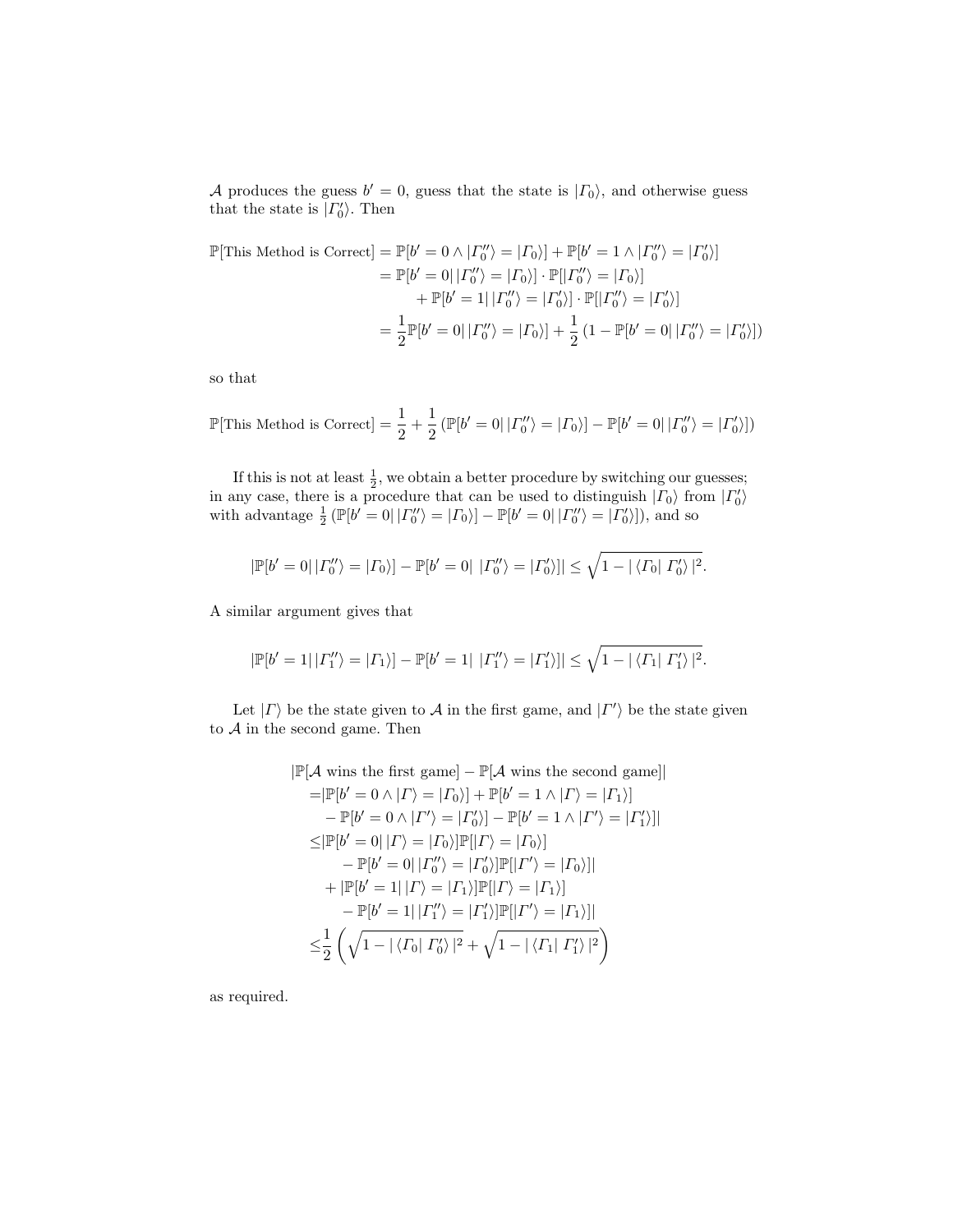Corollary 1. Suppose the global state in an instance of the security experiment for the protocol just before the Test query is issued by  $A$  be

$$
\begin{split} \left| \varGamma \right\rangle =& \sum_{\mu} \alpha_{\mu, m_{I}^{*}, \sigma_{I}^{*}, m_{R}^{*}, \sigma_{R}^{*}} \left| \mu \right\rangle \left| m_{I}^{*}, \sigma_{I}^{*} \right\rangle \left| m_{R}^{*}, \sigma_{R}^{*} \right\rangle \\ &+ \sum_{\mu} \alpha_{\mu, m_{I}, \sigma_{I}, m_{R}, \sigma_{R}} \left| \mu \right\rangle \left| m_{I}^{*}, \sigma_{I}^{*} \right\rangle \left| m_{R}^{*}, \sigma_{R}^{*} \right\rangle \\ &\text{Ver}_{\text{pk}_{I}}(\mathbf{m}_{I}, \sigma_{I})=0 \\ &\text{or } \text{Ver}_{\text{pk}_{R}}(\mathbf{m}_{R}, \sigma_{R})=0 \\ &+ \sum_{\mu} \alpha_{\mu, m_{I}, \sigma_{I}, m_{R}, \sigma_{R}} \left| \mu \right\rangle \left| m_{I}^{*}, \sigma_{I}^{*} \right\rangle \left| m_{R}^{*}, \sigma_{R}^{*} \right\rangle \\ &\left(\mathbf{m}_{I}, \sigma_{I}, \mathbf{m}_{R}, \sigma_{R}\right) \in \mathcal{F} \end{split}
$$

where  $(m_I^*, \sigma_I^*)$  is the message/signature pair that would actually have been sent by the initiating party in the test session, and  $(m<sub>R</sub><sup>*</sup>, \sigma<sub>R</sub><sup>*</sup>)$  is the corresponding response. After the Test query is issued, the challenger selects b uniformly at  $random from  $\{0,1\}$ , and should return the last three registers of the global state$ 

$$
| \Gamma_b \rangle = \sum_{\mu} \alpha_{\mu, m_I^*, \sigma_I^*, m_R^*, \sigma_R^*} | \mu \rangle | m_I^*, \sigma_I^* \rangle | m_R^*, \sigma_R^* \rangle | \kappa_b(m_I^*, m_R^*) \rangle + \sum_{\mu} \alpha_{\mu, m_I, \sigma_I, m_R, \sigma_R} | \mu \rangle | m_I, \sigma_I \rangle | m_R, \sigma_R \rangle | \bot \rangle \n\text{Ver}_{\text{pk}_I}(m_I, \sigma_I) = 0 \n\text{or Ver}_{\text{pk}_R}(m_R, \sigma_R) = 0 + \sum_{\mu} \alpha_{\mu, m_I, \sigma_I, m_R, \sigma_R} | \mu \rangle | m_I, \sigma_I \rangle | m_R, \sigma_R \rangle | \kappa_b(m_I, m_R) \rangle \n(m_I, \sigma_I, m_R, \sigma_R) \in \mathcal{F}
$$

to A, where as before  $\kappa_0(m_I, m_R)$  is the session key corresponding to messages  $m_I, m_R$  and  $\kappa_1(m_I, m_R)$  is simply a random function. If instead C returns the last three registers of the state

$$
| \Gamma'_b \rangle = \sum_{\mu} \alpha_{\mu, m_I^*, \sigma_I^*, m_R^*, \sigma_R^*} | \mu \rangle | m_I^*, \sigma_I^* \rangle | m_R^*, \sigma_R^* \rangle | \kappa_b(m_I^*, m_R^*) \rangle + \sum_{\mu} \alpha_{\mu, m_I, \sigma_I, m_R, \sigma_R} | \mu \rangle | m_I, \sigma_I \rangle | m_R, \sigma_R \rangle | \bot \rangle \n\operatorname{Ver}_{\operatorname{pk}_I}(m_I, \sigma_I) = 0 \nor \operatorname{Ver}_{\operatorname{pk}_R}(m_R, \sigma_R) = 0 + \sum_{\mu} \alpha_{\mu, m_I, \sigma_I, m_R, \sigma_R} | \mu \rangle | m_I, \sigma_I \rangle | m_R, \sigma_R \rangle | \kappa_1(m_I, m_R) \rangle \n(m_I, \sigma_I, m_R, \sigma_R) \in \mathcal{F}
$$

<span id="page-27-0"></span>then except with negligible probability, the probability that A guesses the value of b correctly given this state differs at most negligibly from the probability that A guesses the value of b correctly given  $| \Gamma_b \rangle$ , regardless of the value of b.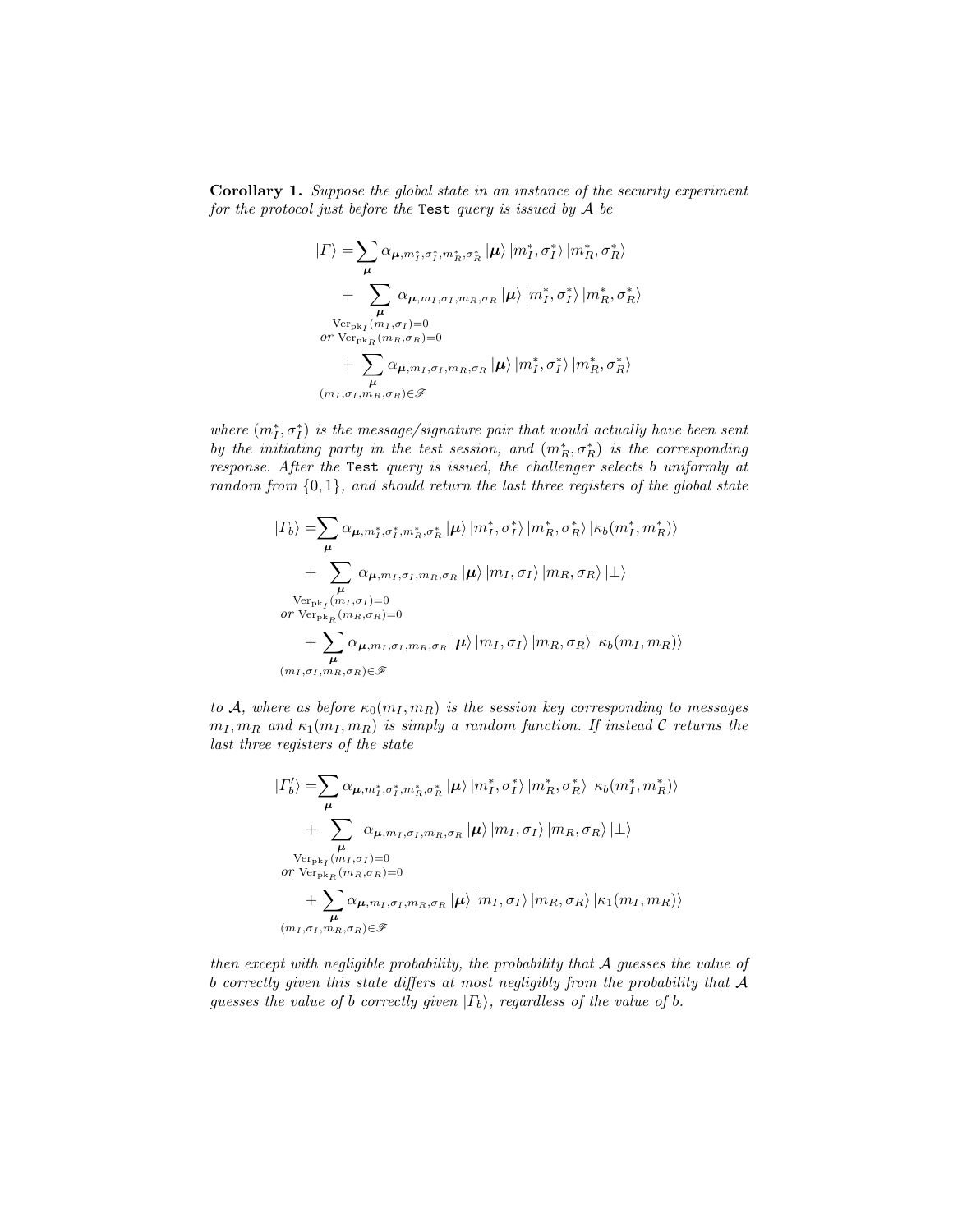**Corollary 2.** Let  $|\Gamma\rangle$  be drawn from one of the following distributions, each with probability  $\frac{1}{2}$ :

$$
\Delta : \sum_{\mu} \alpha_{\mu}^* |\mu\rangle |m^* \rangle + \sum_{\mu; m \in M} \alpha_{\mu, m} |\mu\rangle |m\rangle + \sum_{\mu; c \in C} \alpha_{\mu, c} |\mu\rangle |c\rangle \text{ for } m^* \leftarrow \mathcal{D}, \text{ and}
$$
  

$$
\hat{\Delta} : \sum_{\mu} \alpha_{\mu}^* |\mu\rangle |m^* \rangle + \sum_{\mu; m \in M} \alpha_{\mu, m} |\mu\rangle |m\rangle + \sum_{\mu; c \in C} \alpha_{\mu, c} |\mu\rangle |r(c)\rangle \text{ for } \hat{m}^* \leftarrow \hat{\mathcal{D}}
$$

where  $D$  and  $D'$  are probability distributions on some set,  $M$ ,  $C$ , and the supports of D and  $\hat{\mathcal{D}}$  are disjoint, finite, nonempty sets,  $r(c) \notin M$  for all  $c \in C$ , and  $\sum_{\mu; c \in C} |\alpha_c|^2$  is negligible. Then if there is an efficient quantum adversary A which determines from which distribution  $|\Gamma\rangle$  is drawn with non-negligible advantage Adv, then there is an efficient procedure, using  $A$  as a subroutine, which distinguishes  $D$  from  $\tilde{D}$  with non-negligible advantage.

*Proof.* Let A be as described. Suppose you are given  $\tilde{m}$  and wish to know from which distribution it is drawn. Construct the state

$$
\left| \varGamma'\right> = \sum_{\pmb{\mu}} \alpha_{\pmb{\mu}}^* \left| \pmb{\mu}\right> \left| \tilde{m} \right> + \sum_{m \in M} \alpha_{\pmb{\mu},m} \left| \pmb{\mu}\right> \left| m\right> + \sum_{c \in C} \alpha_{\pmb{\mu},c} \left| \pmb{\mu}\right> \left| c\right>.
$$

Notice that if  $\tilde{m}$  is drawn from  $\mathcal{D}$  then  $| \Gamma' \rangle$  is drawn from  $\Delta$ , while if  $\tilde{m}$  is drawn from  $\hat{\mathcal{D}}$ , then  $\sqrt{1 - |\langle \Gamma | \Gamma' \rangle|^2}$  is negligible; hence the probability that A wins the game given  $| \Gamma' \rangle$  differs only negligibly from the probability that A wins the game given a true sample from  $\Delta$  or  $\overline{\Delta}$  by Lemma [6.](#page-25-0)

We will guess that  $\tilde{m}$  is drawn from  $\mathcal D$  if  $\mathcal A$  guesses that  $|\Gamma'\rangle$  is drawn from  $\Delta$ , and we guess that  $\tilde{m}$  is drawn from  $\hat{\mathcal{D}}$  if  $\mathcal A$  guesses that  $|\Gamma'\rangle$  is drawn from  $\Delta$ . The probability that we guess correctly is then

$$
\mathbb{P}[\text{We guess correctly}] = \mathbb{P}[\mathcal{A} \text{ guesses } \Delta | \tilde{m} \leftarrow \mathcal{D}] + \mathbb{P}[\mathcal{A} \text{ guesses } \hat{\Delta} | \tilde{m} \leftarrow \hat{\mathcal{D}}]
$$
\n
$$
\geq \mathbb{P}[\mathcal{A} \text{ guesses } \Delta | | \Gamma \rangle \leftarrow \Delta] + \mathbb{P}[\mathcal{A} \text{ guesses } \hat{\Delta} | | \Gamma' \rangle \leftarrow \hat{\Delta}]
$$
\n
$$
- |\mathbb{P}[\mathcal{A} \text{ is correct}| | \Gamma \rangle \leftarrow \Delta \text{ or } \hat{\Delta}] - \mathbb{P}[\mathcal{A} \text{ is correct}| | \Gamma \rangle = | \Gamma' \rangle ]|
$$
\n
$$
\geq \frac{1}{2} + \text{Adv} - \epsilon
$$

for a negligible function  $\epsilon$ . Indeed, this procedure works with non-negligible advantage Adv –  $\epsilon$ , as required.

Finally we are able to prove the security of the protocol  $\Pi'$ .

Proof (Theorem [1\)](#page-11-1). Suppose we are faced with an instance of the security game for  $\Pi$ ; that is, given the messages sent by the initiator  $\mathcal{P}_I$  in session  $\Psi$  with responder  $\mathcal{P}_R$  in session  $\Psi'$  are  $m_I^*$  and  $m_R^*$ , respectively, we wish to determine whether a given string  $\kappa_b$  is the true session key for session  $\Psi$  if  $b = 0$ , or a random string if  $b = 1$ . Suppose to the contrary that there is an adversary A who wins the security game against  $\Pi'$  with non-negligible advantage Adv. We will use  $\mathcal A$  as a distinguisher for our instance of the security game against  $\Pi$ .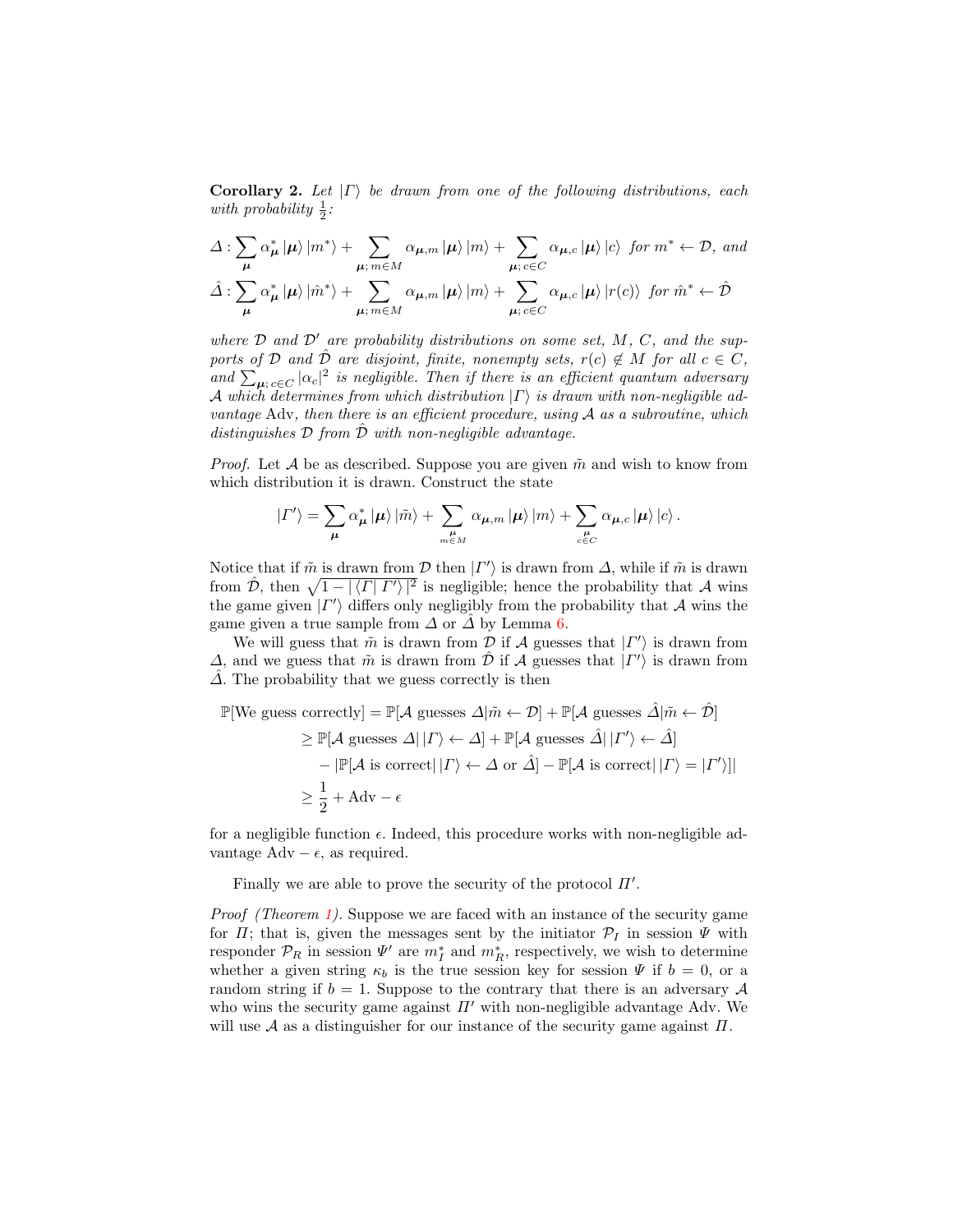Before starting an instance of  $A$ , select two indices  $i^*, j^*$  which are less than the (polynomially-bounded) number of parties  $p$  that  $A$  will require. Further, choose a number  $s^*$  less than the (polynomially-bounded) number of pairs of session  $\psi$  that A will use. Run A essentially as usual, but with the following modifications.

Set the private key/public key information for  $\mathcal{P}_{i^*}$  and  $\mathcal{P}_{j^*}$  to that of  $\mathcal{P}_I$  and  $\mathcal{P}_R$ , respectively. If A initiates fewer than  $s^*$  sessions, if its  $s^{*th}$  session is not initiated by  $\mathcal{P}_{i^*}$  with responder  $\mathcal{P}_{j^*}$ , or if its  $s^{*th}$  session is not the test session, abort and select new  $i^*, j^*$  and  $s^*$ .

Given that A initiates the  $s^{*th}$  with initiator  $\mathcal{P}_{i^*}$  and responder  $P_{j^*}$ , set the session identifier as  $\Psi$  and the peer session identifier as  $\Psi'$ . Set the initiator's outgoing message as  $(m_I^*, \sigma_I^* = \text{Sign}_{sk_I}(\text{id}_I, \text{id}_R; \Psi; m_I^*; r_{\Psi}))$  and the responder's message as  $(m_R^*, \sigma_R^*)$ , where  $\sigma_R^* = \text{Sign}_{sk_R}(\text{id}_I, \text{id}_R; \Psi, \Psi'; m_R^*; r_{\Psi'})$ . If this is not eventually the test session, abort and choose  $i^*, j^*$  and  $s^*$  again; in particular, if A ever issues a command that would make either session no longer clean, abort.

By Lemma [4,](#page-24-0) we know that the adversary cannot construct a state for which the amplitude of a valid responding message is non-negligible; hence by Lemma [2](#page-21-0) we know that A must pass some registers to the responding party  $\mathcal{P}_{j^*}$ , since otherwise the probability amplitude of states for which the session key obtained from the registers sent to the initiating party will be valid for  $\Psi$  is negligible, and there will be no matching session  $\Psi'$  to test. Moreover, the adversary must either deliver some response registers to the initiating party or the test session must be  $\Psi'$ , since otherwise the adversary cannot win the game with non-negligible advantage. In either case, the global state before the test session is

$$
|\Gamma\rangle = \sum_{\mu} \alpha_{\mu, m_I^*, \sigma_I^*, m_R^*, \sigma_R^*} |\mu\rangle |m_I^*, \sigma_I^* \rangle |m_R^*, \sigma_R^* \rangle
$$
  
+ 
$$
\sum_{\mu} \alpha_{\mu, m_I, \sigma_I, m_R, \sigma_R} |\mu\rangle |m_I, \sigma_I \rangle |m_R, \sigma_R \rangle
$$
  
Ver<sub>pk\_I</sub>(m\_I, \sigma\_I)=0  
or Ver<sub>pk\_R</sub>(m\_R, \sigma\_R)=0  
+ 
$$
\sum_{\mu} \alpha_{\mu, m_I, \sigma_I, m_R, \sigma_R} |\mu\rangle |m_I, \sigma_I \rangle |m_R, \sigma_R \rangle
$$
  
(m\_I, \sigma\_I, m\_R, \sigma\_R) \in \mathcal{F}

where the second register is the one delivered to  $\mathcal{P}_{j^*}$  and the third is the one obtained from  $\mathcal{P}_{j^*}$  in session  $\Psi'$ , possibly after applying some unitary operator, and, except with negligible probability,

$$
\Phi = \sum_{\substack{\mu \\ (m_I, \sigma_I, m_R, \sigma_R) \in \mathscr{F}}} |\alpha_{\mu, m_I, \sigma_I, m_R, \sigma_R}|^2
$$

is negligible, again by Lemma [4.](#page-24-0)

When the Test query is issued, if the test session is  $\Psi$  apply the map:

$$
|m_R, \sigma_R \rangle |y\rangle \mapsto \begin{cases} |m_R, \sigma_R \rangle |y \oplus \kappa_b \rangle & \text{if } (m_R \sigma_R) = (m_R^*, \sigma_R^*) \\ |m_R, \sigma_R \rangle |y \oplus \bot \rangle & \text{if } \text{Ver}_{\text{sk}_R}(m_R, \sigma_R) = 0 \\ |m_R, \sigma_R \rangle |y \oplus \rho(m_R) \rangle & \text{otherwise} \end{cases}
$$